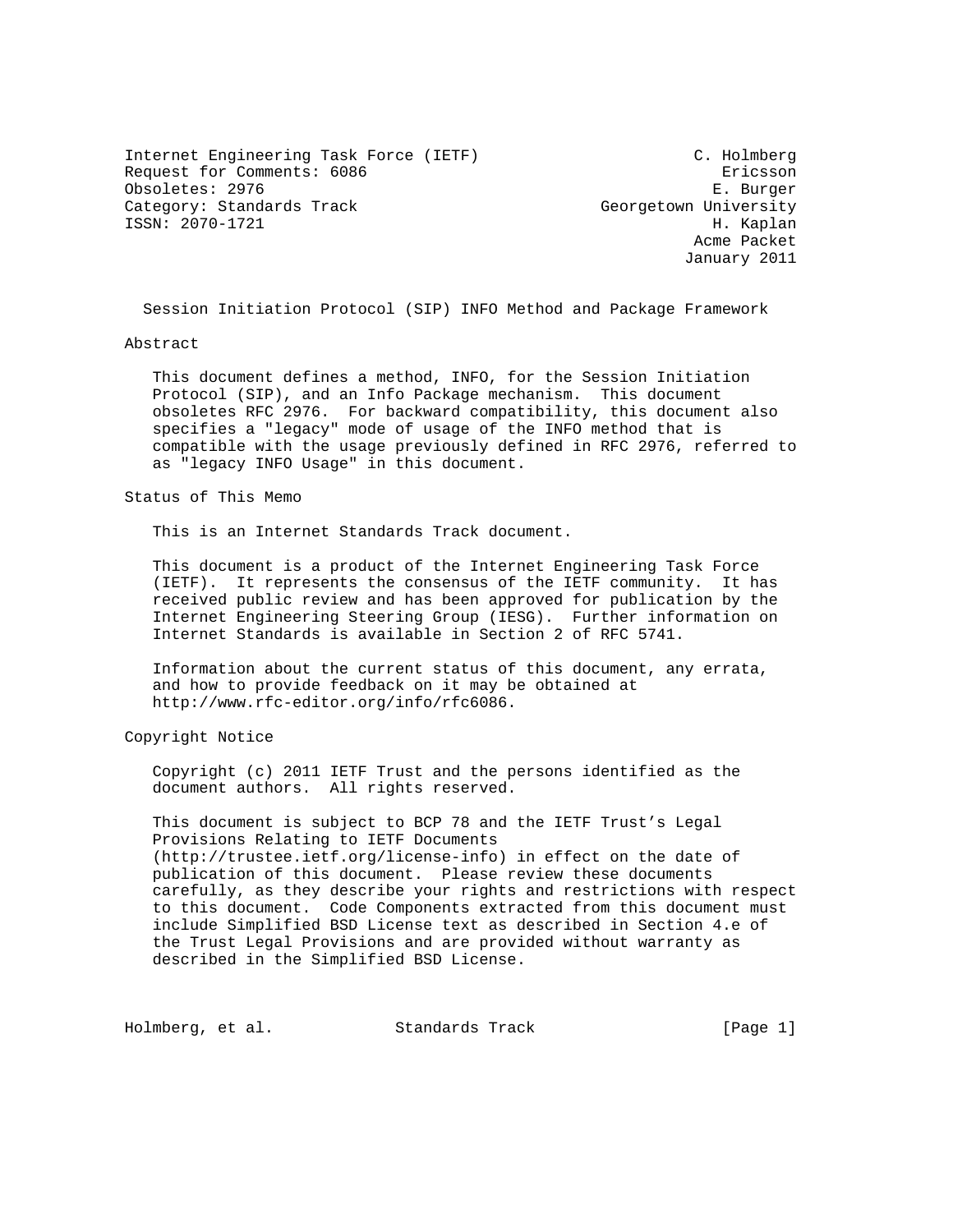Table of Contents

|    | 1.1. Conventions Used in This Document 4             |  |
|----|------------------------------------------------------|--|
|    |                                                      |  |
|    | 3. Applicability and Backward Compatibility 5        |  |
|    |                                                      |  |
|    |                                                      |  |
|    |                                                      |  |
|    |                                                      |  |
|    |                                                      |  |
|    |                                                      |  |
|    |                                                      |  |
|    | 4.3.1. INFO Request Message Body  8                  |  |
|    |                                                      |  |
|    |                                                      |  |
|    |                                                      |  |
|    |                                                      |  |
|    |                                                      |  |
|    |                                                      |  |
|    |                                                      |  |
|    | 5.2.3. Recv-Info Header Field Rules 11               |  |
|    | 5.2.4. Info Package Fallback Rules 12                |  |
|    |                                                      |  |
|    |                                                      |  |
|    |                                                      |  |
| 7. |                                                      |  |
|    |                                                      |  |
|    |                                                      |  |
|    |                                                      |  |
|    |                                                      |  |
|    |                                                      |  |
|    | 8.2. Appropriateness of Info Package Usage 16        |  |
|    | 8.3. INFO Request Rate and Volume 16                 |  |
|    |                                                      |  |
|    | 8.4.1. Alternative SIP Signaling Plane Mechanisms 17 |  |
|    | 8.4.2. Media Plane Mechanisms 18                     |  |
|    | 8.4.3. Non-SIP-Related Mechanisms 19                 |  |
|    |                                                      |  |
|    |                                                      |  |
|    |                                                      |  |
|    |                                                      |  |
|    |                                                      |  |
|    |                                                      |  |
|    |                                                      |  |
|    |                                                      |  |
|    |                                                      |  |
|    |                                                      |  |

Holmberg, et al. Standards Track [Page 2]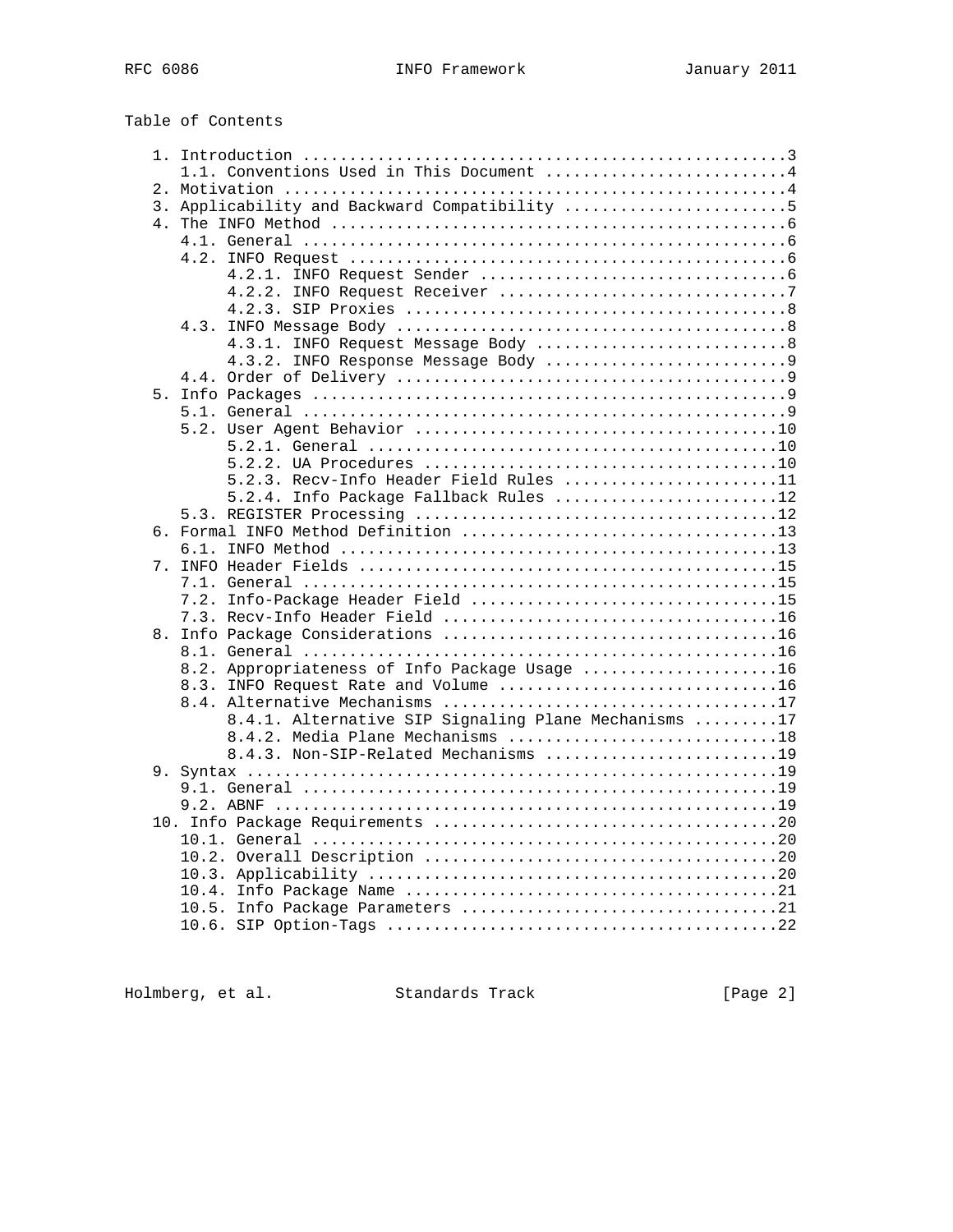| 10.8. Info Package Usage Restrictions 22                      |
|---------------------------------------------------------------|
|                                                               |
| 10.10. Info Package Security Considerations 23                |
|                                                               |
|                                                               |
|                                                               |
| 11.1. Update to Registration of SIP INFO Method 24            |
| 11.2. Registration of the Info-Package Header Field 24        |
| 11.3. Registration of the Recv-Info Header Field 24           |
| 11.4. Creation of the Info Packages Registry 25               |
| 11.5. Registration of the Info-Package Content-Disposition 25 |
| 11.6. SIP Response Code 469 Registration 26                   |
|                                                               |
| 12.1. Indication of Willingness to Receive INFO Requests      |
|                                                               |
| 12.1.1. Initial INVITE Request 26                             |
|                                                               |
| 12.2. INFO Request Associated with Info Package 28            |
|                                                               |
|                                                               |
|                                                               |
|                                                               |
|                                                               |
|                                                               |
|                                                               |

#### 1. Introduction

 This document defines a method, INFO, for the Session Initiation Protocol (SIP) [RFC3261].

 The purpose of the INFO message is to carry application level information between endpoints, using the SIP dialog signaling path. Note that the INFO method is not used to update characteristics of a SIP dialog or session, but to allow the applications that use the SIP session to exchange information (which might update the state of those applications).

 Use of the INFO method does not constitute a separate dialog usage. INFO messages are always part of, and share the fate of, an invite dialog usage [RFC5057]. INFO messages cannot be sent as part of other dialog usages, or outside an existing dialog.

 This document also defines an Info Package mechanism. An Info Package specification defines the content and semantics of the information carried in an INFO message associated with the Info Package. The Info Package mechanism also provides a way for user

Holmberg, et al. Standards Track [Page 3]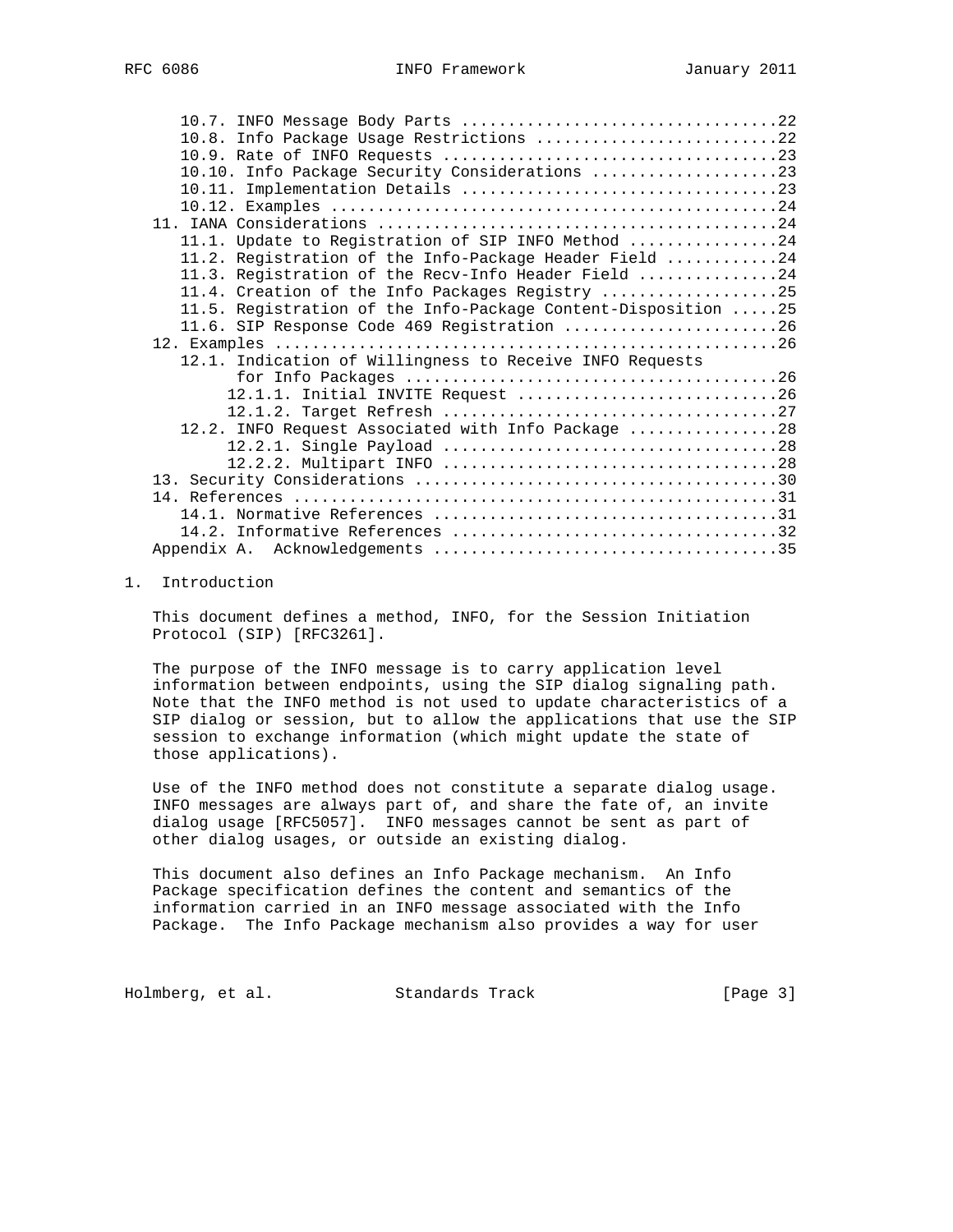agents (UAs) to indicate for which Info Packages they are willing to receive INFO requests, and which Info Package a specific INFO request is associated with.

 A UA uses the Recv-Info header field, on a per-dialog basis, to indicate for which Info Packages it is willing to receive INFO requests. A UA can indicate an initial set of Info Packages during dialog establishment and can indicate a new set during the lifetime of the invite dialog usage.

 NOTE: A UA can use an empty Recv-Info header field (a header field without a value) to indicate that it is not willing to receive INFO requests for any Info Package, while still informing other UAs that it supports the Info Package mechanism.

 When a UA sends an INFO request, it uses the Info-Package header field to indicate which Info Package is associated with the request. One particular INFO request can only be associated with a single Info Package.

1.1. Conventions Used in This Document

 The key words "MUST", "MUST NOT", "REQUIRED", "SHALL", "SHALL NOT", "SHOULD", "SHOULD NOT", "RECOMMENDED", "MAY", and "OPTIONAL" in this document are to be interpreted as described in RFC 2119 [RFC2119].

2. Motivation

 A number of applications, standardized and proprietary, make use of the INFO method as it was previously defined in RFC 2976 [RFC2976], here referred to as "legacy INFO usage". These include but are not limited to the following:

- o RFC 3372 [RFC3372] specifies the encapsulation of ISDN User Part (ISUP) in SIP message bodies. ITU-T and the Third Generation Partnership Project (3GPP) have specified similar procedures.
- o [ECMA-355] specifies the encapsulation of "QSIG" in SIP message bodies.
- o RFC 5022 [RFC5022] specifies how INFO is used as a transport mechanism by the Media Server Control Markup Language (MSCML) protocol. MSCML uses an option-tag in the Require header field to ensure that the receiver understands the INFO content.
- o RFC 5707 [RFC5707] specifies how INFO is used as a transport mechanism by the Media Server Markup Language (MSML) protocol.

Holmberg, et al. Standards Track [Page 4]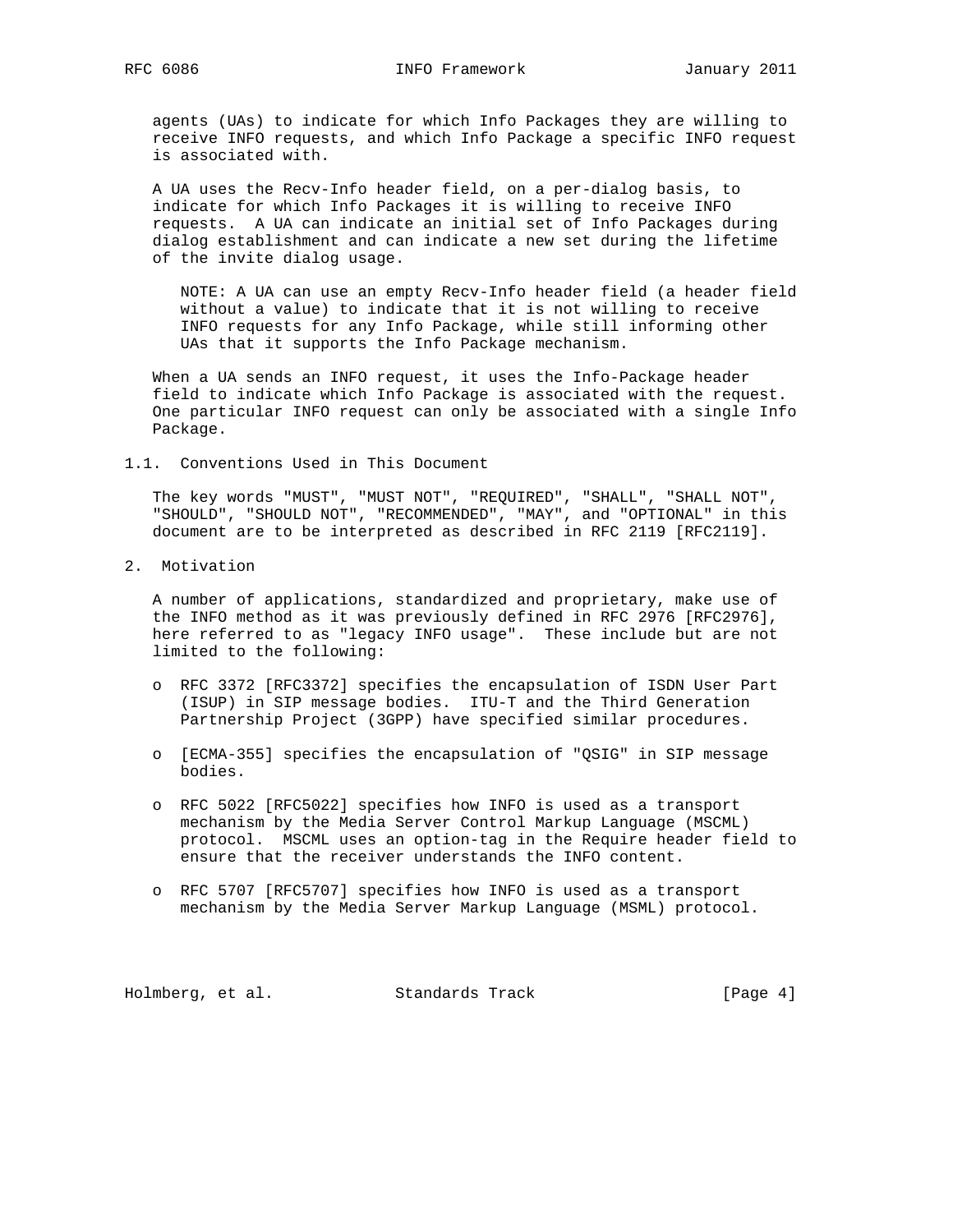- o Companies have been using INFO messages in order to request fast video update. Currently, a standardized mechanism, based on the Real-time Transport Control Protocol (RTCP), has been specified in RFC 5168 [RFC5168].
- o Companies have been using INFO messages in order to transport Dual-Tone Multi-Frequency (DTMF) tones. All mechanisms are proprietary and have not been standardized.

 Some legacy INFO usages are also recognized as being shortcuts to more appropriate and flexible mechanisms.

 Furthermore, RFC 2976 did not define mechanisms that would enable a SIP UA to indicate (1) the types of applications and contexts in which the UA supports the INFO method or (2) the types of applications and contexts with which a specific INFO message is associated.

 Because legacy INFO usages do not have associated Info Packages, it is not possible to use the Recv-Info and Info-Package header fields with legacy INFO usages. That is, a UA cannot use the Recv-Info header field to indicate for which legacy INFO usages it is willing to receive INFO requests, and a UA cannot use the Info-Package header field to indicate with which legacy INFO usage an INFO request is associated.

 Due to the problems described above, legacy INFO usages often require static configuration to indicate the types of applications and contexts for which the UAs support the INFO method, and the way they handle application information transported in INFO messages. This has caused interoperability problems in the industry.

 To overcome these problems, the SIP Working Group has spent significant discussion time over many years coming to agreement on whether it was more appropriate to fix INFO (by defining a registration mechanism for the ways in which it was used) or to deprecate it altogether (with the usage described in RFC 3398 [RFC3398] being grandfathered as the sole legitimate usage). Although it required substantial consensus building and concessions by those more inclined to completely deprecate INFO, the eventual direction of the working group was to publish a framework for registration of Info Packages as defined in this specification.

3. Applicability and Backward Compatibility

 This document defines a method, INFO, for the Session Initiation Protocol (SIP) [RFC3261], and an Info Package mechanism. This document obsoletes RFC 2976 [RFC2976]. For backward compatibility,

Holmberg, et al. Standards Track [Page 5]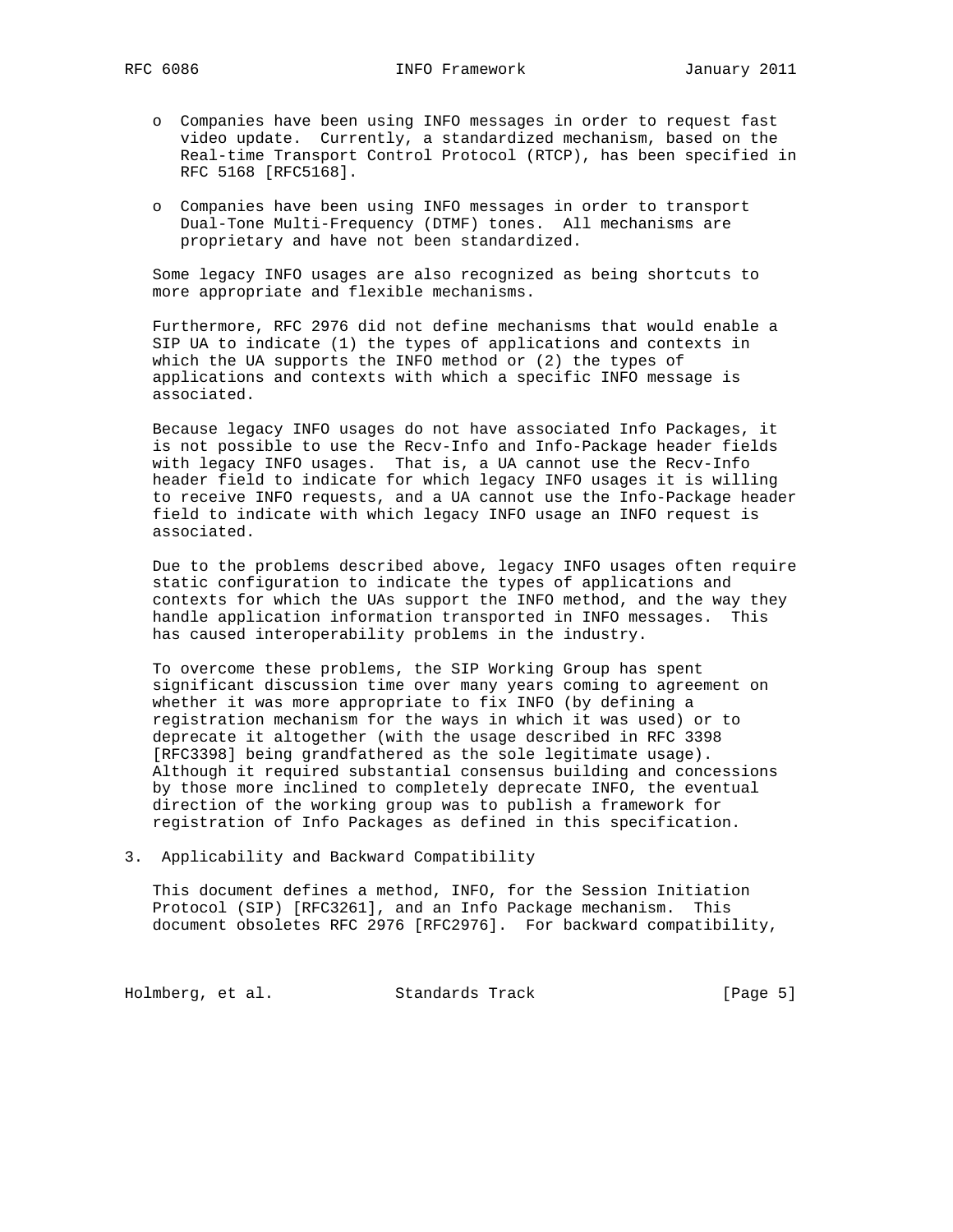this document also specifies a "legacy" mode of usage of the INFO method that is compatible with the usage previously defined in RFC 2976, here referred to as "legacy INFO Usage".

 For backward compatibility purposes, this document does not deprecate legacy INFO usages, and does not mandate users to define Info Packages for such usages. However:

- 1. A UA MUST NOT insert an Info-Package header field in a legacy INFO request (as described in Section 4.2.1, an INFO request associated with an Info Package always contains an Info-Package header field).
- 2. Any new usage MUST use the Info Package mechanism defined in this specification, since it does not share the issues associated with legacy INFO usage, and since Info Packages can be registered with IANA.
- 3. UAs are allowed to enable both legacy INFO usages and Info Package usages as part of the same invite dialog usage, but UAs SHALL NOT mix legacy INFO usages and Info Package usages in order to transport the same application level information. If possible, UAs SHALL prefer the usage of an Info Package.
- 4. The INFO Method
- 4.1. General

 The INFO method provides a mechanism for transporting application level information that can further enhance a SIP application. Section 8 gives more details on the types of applications for which the use of INFO is appropriate.

 This section describes how a UA handles INFO requests and responses, as well as the message bodies included in INFO messages.

# 4.2. INFO Request

#### 4.2.1. INFO Request Sender

 An INFO request can be associated with an Info Package (see Section 5), or associated with a legacy INFO usage (see Section 2).

 The construction of the INFO request is the same as any other non-target refresh request within an existing invite dialog usage as described in Section 12.2 of RFC 3261.

Holmberg, et al. Standards Track [Page 6]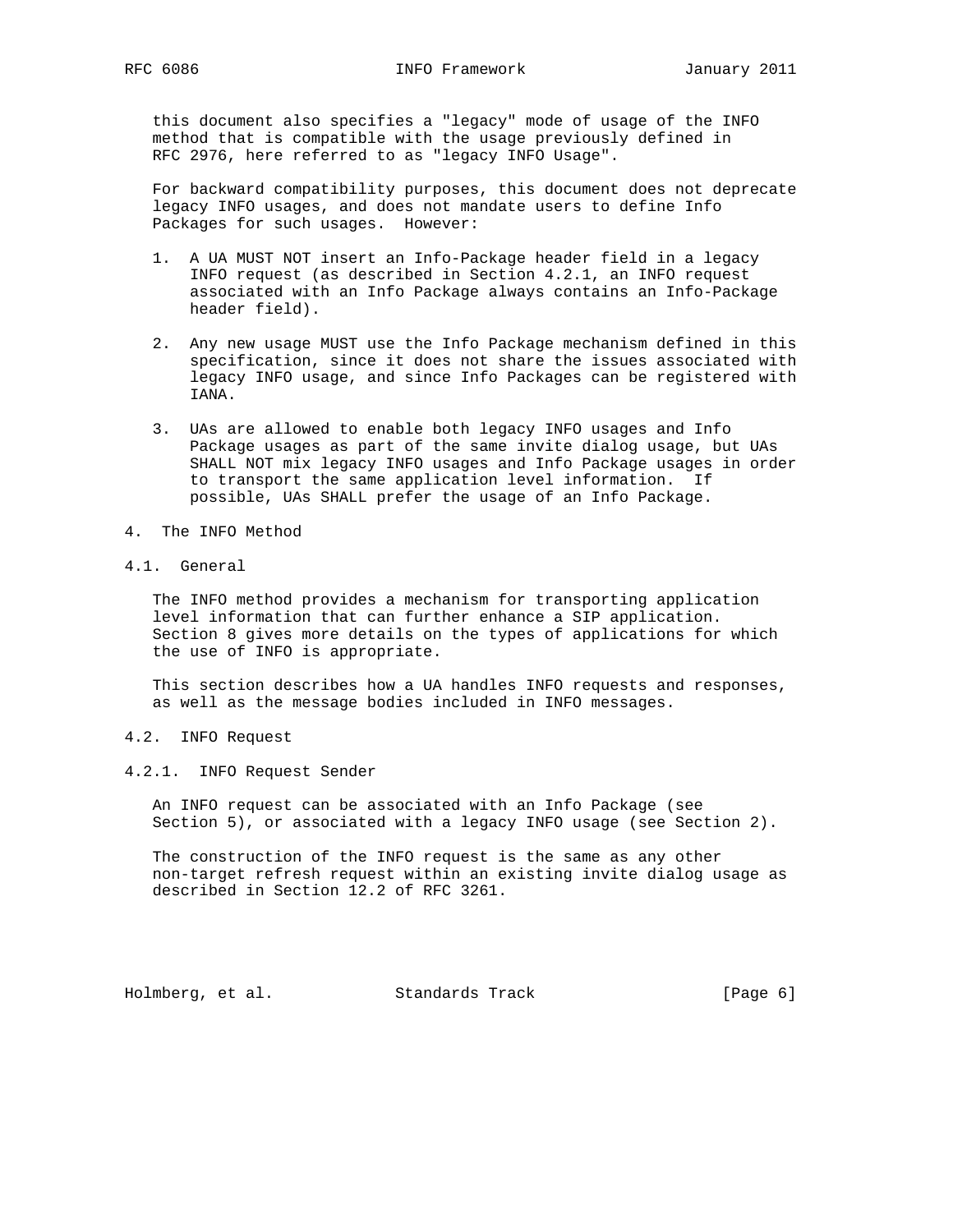When a UA sends an INFO request associated with an Info Package, it MUST include an Info-Package header field that indicates which Info Package is associated with the request. A specific INFO request can be used only for a single Info Package.

 When a UA sends an INFO request associated with a legacy INFO usage, there is no Info Package associated with the request, and the UA MUST NOT include an Info-Package header field in the request.

 The INFO request MUST NOT contain a Recv-Info header field. A UA can only indicate a set of Info Packages for which it is willing to receive INFO requests by using the SIP methods (and their responses) listed in Section 5.

 A UA MUST NOT send an INFO request outside an invite dialog usage and MUST NOT send an INFO request for an Info Package inside an invite dialog usage if the remote UA has not indicated willingness to receive that Info Package within that dialog.

 If a UA receives a 469 (Bad Info Package) response to an INFO request, based on RFC 5057 [RFC5057], the response represents a Transaction Only failure, and the UA MUST NOT terminate the invite dialog usage.

 Due to the possibility of forking, the UA that sends the initial INVITE request MUST be prepared to receive INFO requests from multiple remote UAs during the early dialog phase. In addition, the UA MUST be prepared to receive different Recv-Info header field values from different remote UAs.

 NOTE: If the User Agent Server (UAS) (receiver of the initial INVITE request) sends an INFO request just after it has sent the response that creates the dialog, the UAS needs to be prepared for the possibility that the INFO request will reach the User Agent Client (UAC) before the dialog-creating response, and might therefore be rejected by the UAC. In addition, an INFO request might be rejected due to a race condition, if a UA sends the INFO request at the same time that the remote UA sends a new set of Info Packages for which it is willing to receive INFO requests.

4.2.2. INFO Request Receiver

 If a UA receives an INFO request associated with an Info Package that the UA has not indicated willingness to receive, the UA MUST send a 469 (Bad Info Package) response (see Section 11.6), which contains a Recv-Info header field with Info Packages for which the UA is willing

Holmberg, et al. Standards Track [Page 7]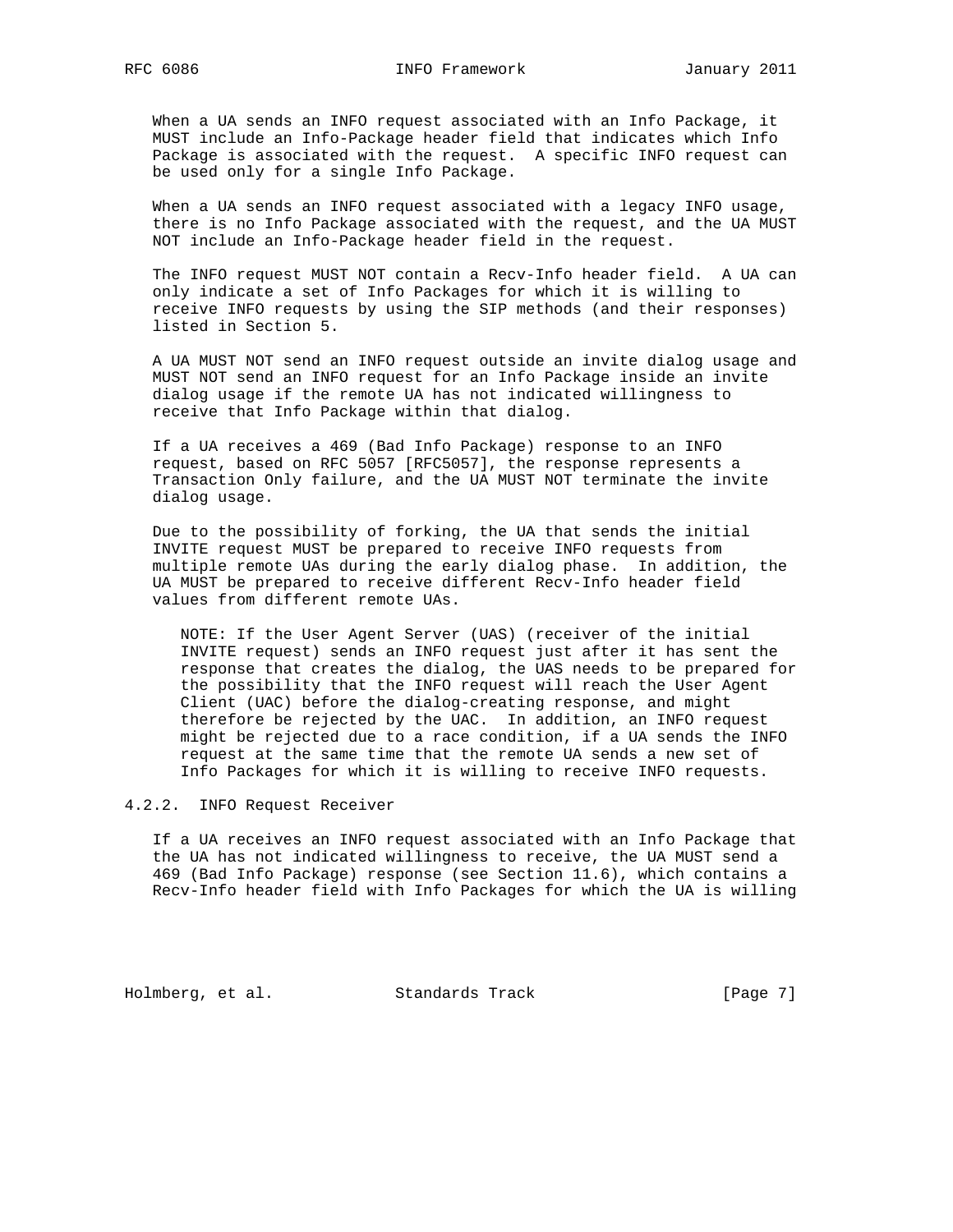to receive INFO requests. The UA MUST NOT use the response to update the set of Info Packages, but simply to indicate the current set. In the terminology of multiple dialog usages [RFC5057], this represents a Transaction Only failure, and does not terminate the invite dialog usage.

 If a UA receives an INFO request associated with an Info Package, and the message body part with Content-Disposition "Info-Package" (see Section 4.3.1) has a Multipurpose Internet Mail Extensions (MIME) type that the UA supports but not in the context of that Info Package, it is RECOMMENDED that the UA send a 415 (Unsupported Media Type) response.

The UA MAY send other error responses, such as Request Failure (4xx), Server Failure (5xx), and Global Failure (6xx), in accordance with the error-handling procedures defined in RFC 3261.

 Otherwise, if the INFO request is syntactically correct and well structured, the UA MUST send a 200 (OK) response.

 NOTE: If the application needs to reject the information that it received in an INFO request, that needs to be done on the application level. That is, the application needs to trigger a new INFO request, which contains information that the previously received application data was not accepted. Individual Info Package specifications need to describe the details for such procedures.

### 4.2.3. SIP Proxies

 Proxies need no additional behavior beyond that described in RFC 3261 to support INFO.

### 4.3. INFO Message Body

4.3.1. INFO Request Message Body

 The purpose of the INFO request is to carry application level information between SIP UAs. The application information data is carried in the payload of the message body of the INFO request.

 NOTE: An INFO request associated with an Info Package can also include information associated with the Info Package using Info-Package header field parameters.

Holmberg, et al. Standards Track [Page 8]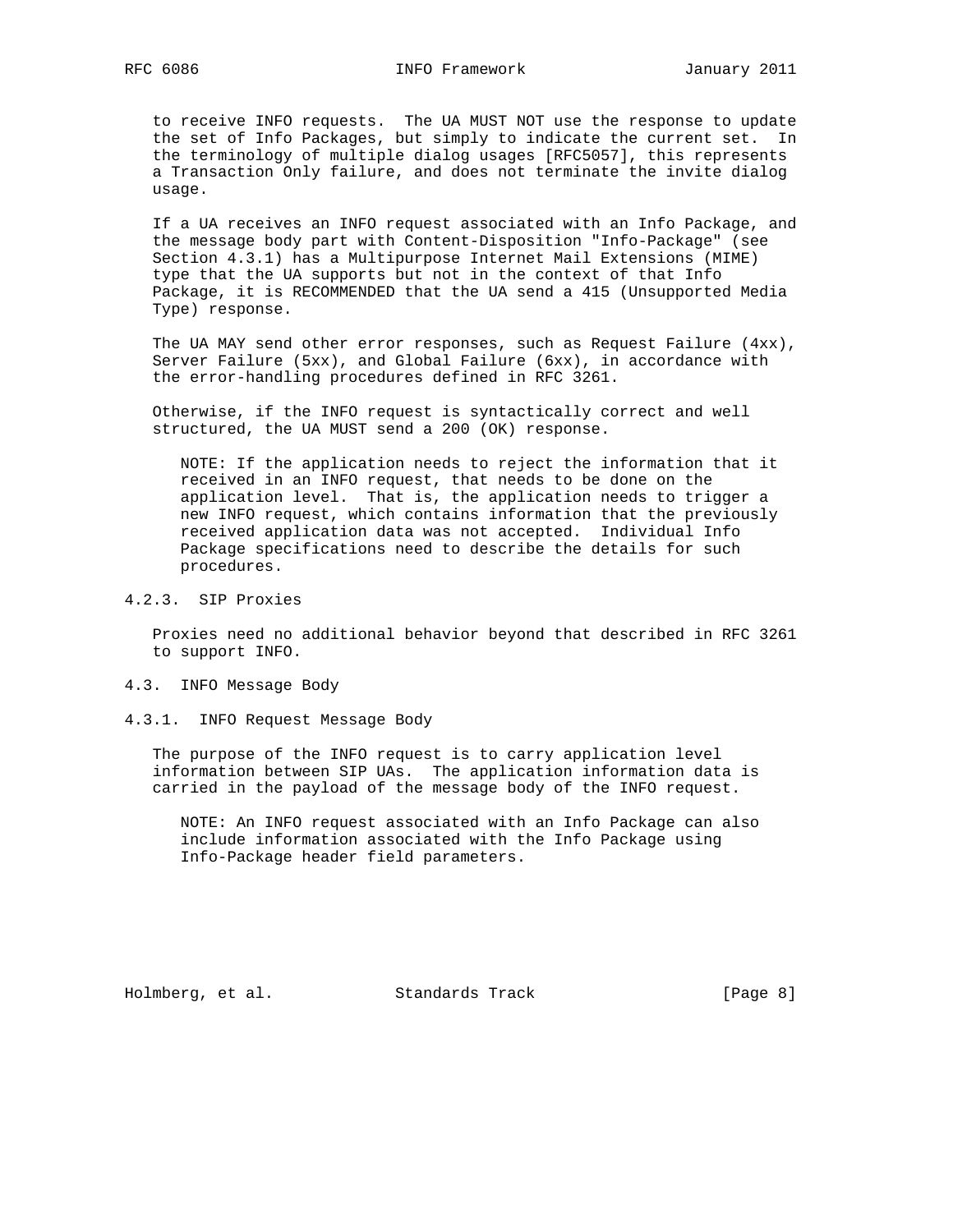If an INFO request associated with an Info Package contains a message body part, the body part is identified by a Content-Disposition header field "Info-Package" value. The body part can contain a single MIME type, or it can be a multipart [RFC5621] that contains other body parts associated with the Info Package.

UAs MUST support multipart body parts in accordance with RFC 5621.

 NOTE: An INFO request can also contain other body parts that are meaningful within the context of an invite dialog usage but are not specifically associated with the INFO method and the application concerned.

 When a UA supports a specific Info Package, the UA MUST also support message body MIME types in accordance with that Info Package. However, in accordance with RFC 3261, the UA still indicates the supported MIME types using the Accept header.

4.3.2. INFO Response Message Body

 A UA MUST NOT include a message body associated with an Info Package in an INFO response. Message bodies associated with Info Packages MUST only be sent in INFO requests.

 A UA MAY include a message body that is not associated with an Info Package in an INFO response.

4.4. Order of Delivery

 The Info Package mechanism does not define a delivery order mechanism. Info Packages can rely on the CSeq header field [RFC3261] to detect if an INFO request is received out of order.

 If specific applications need additional mechanisms for order of delivery, those mechanisms, and related procedures, are specified as part of the associated Info Package (e.g., the use of sequence numbers within the application data).

- 5. Info Packages
- 5.1. General

 An Info Package specification defines the content and semantics of the information carried in an INFO message associated with an Info Package. The Info Package mechanism provides a way for UAs to indicate for which Info Packages they are willing to receive INFO requests, and with which Info Package a specific INFO request is associated.

Holmberg, et al. Standards Track [Page 9]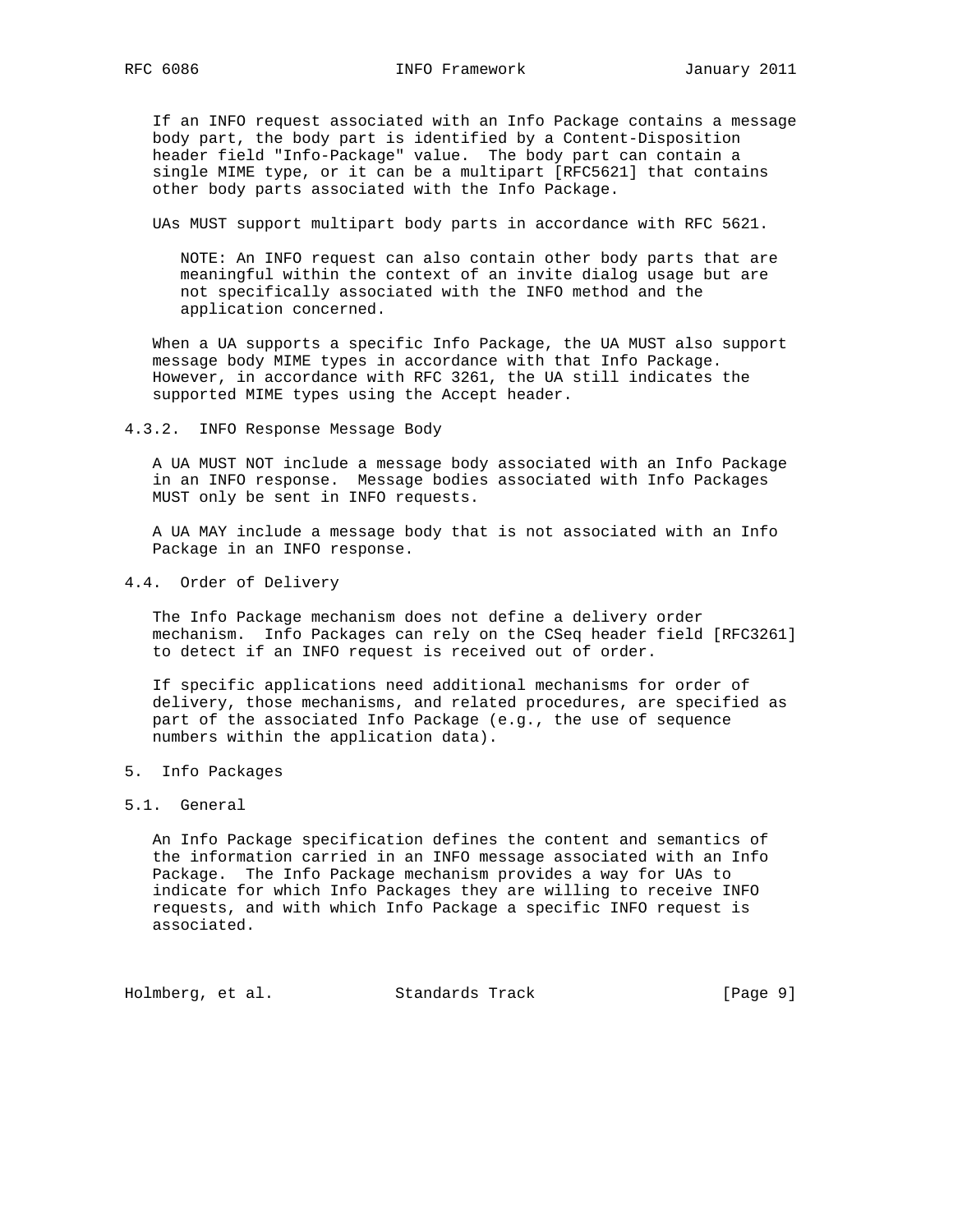### 5.2. User Agent Behavior

#### 5.2.1. General

 This section describes how a UA handles Info Packages, how a UA uses the Recv-Info header field, and how the UA acts in re-INVITE rollback situations.

### 5.2.2. UA Procedures

 A UA that supports the Info Package mechanism MUST indicate, using the Recv-Info header field, the set of Info Packages for which it is willing to receive INFO requests for a specific session. A UA can list multiple Info Packages in a single Recv-Info header field, and the UA can use multiple Recv-Info header fields. A UA can use an empty Recv-Info header field, i.e., a header field without any header field values.

 A UA provides its set of Info Packages for which it is willing to receive INFO requests during the dialog establishment. A UA can update the set of Info Packages during the invite dialog usage.

 If a UA is not willing to receive INFO requests for any Info Packages, during dialog establishment or later during the invite dialog usage, the UA MUST indicate this by including an empty Recv-Info header field. This informs other UAs that the UA still supports the Info Package mechanism.

 Example: If a UA has previously indicated Info Packages "foo" and "bar" in a Recv-Info header field, and the UA during the lifetime of the invite dialog usage wants to indicate that it does not want to receive INFO requests for any Info Packages anymore, the UA sends a message with an empty Recv-Info header field.

 Once a UA has sent a message with a Recv-Info header field containing a set of Info Packages, the set is valid until the UA sends a new Recv-Info header field containing a new, or empty, set of Info Packages.

 Once a UA has indicated that it is willing to receive INFO requests for a specific Info Package, and a dialog has been established, the UA MUST be prepared to receive INFO requests associated with that Info Package until the UA indicates that it is no longer willing to receive INFO requests associated with that Info Package.

 For a specific dialog usage, a UA MUST NOT send an INFO request associated with an Info Package until it has received an indication that the remote UA is willing to receive INFO requests for that Info

Holmberg, et al. Standards Track [Page 10]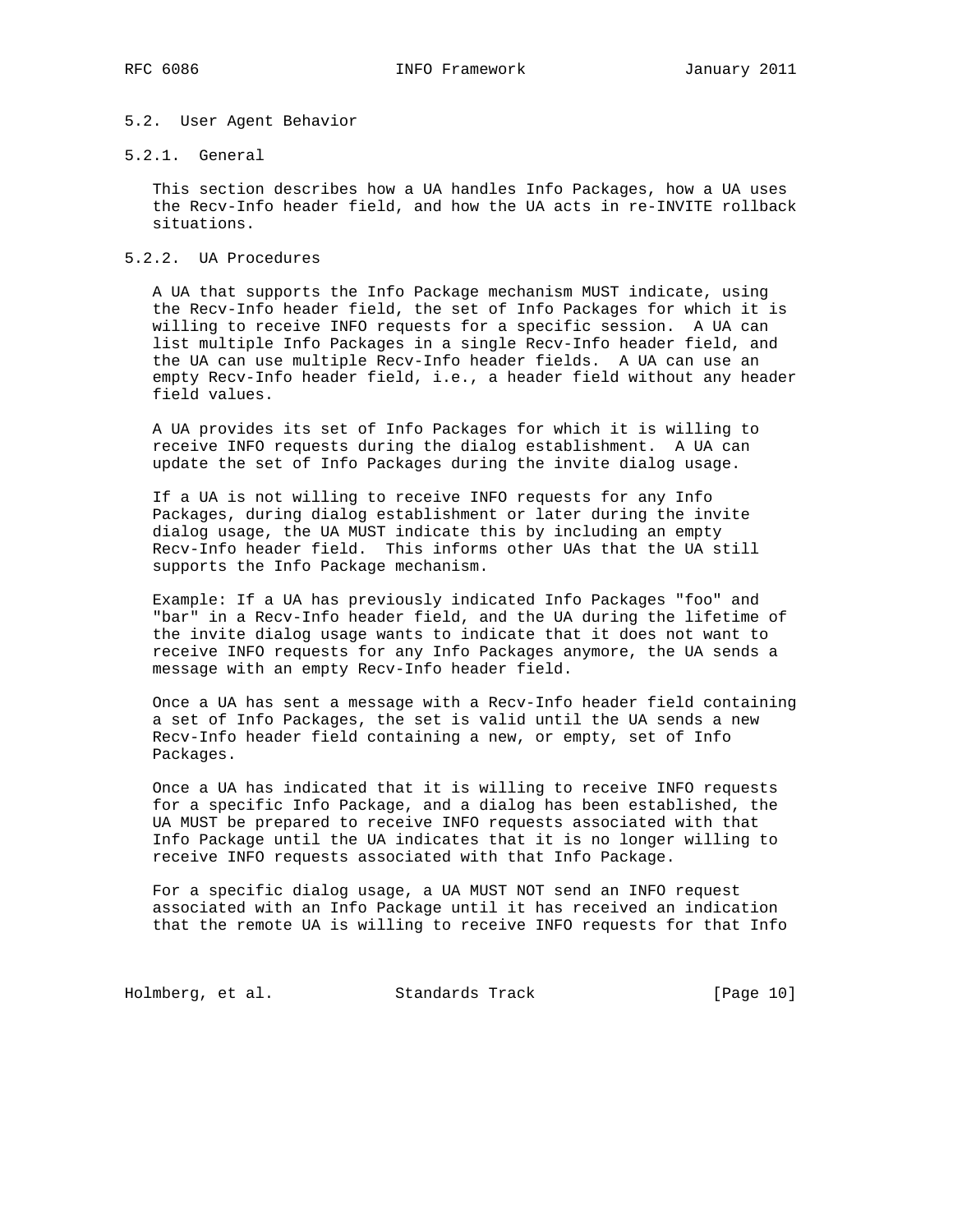Package, or after the UA has received an indication that the remote UA is no longer willing to receive INFO requests associated with that Info Package.

 NOTE: When a UA sends a message that contains a Recv-Info header field with a new set of Info Packages for which the UA is willing to receive INFO requests, the remote UA might, before it receives the message, send an INFO request based on the old set of Info Packages. In this case, the receiver of the INFO requests rejects, and sends a 469 (Bad Info Package) response to, the INFO request.

 If a UA indicates multiple Info Packages that provide similar functionality, it is not possible to indicate a priority order of the Info Packages, or to indicate that the UA wishes to only receive INFO requests for one of the Info Packages. It is up to the application logic associated with the Info Packages, and particular Info Package specifications, to describe application behavior in such cases.

 For backward compatibility purposes, even if a UA indicates support of the Info Package mechanism, it is still allowed to enable legacy INFO usages. In addition, if a UA indicates support of the INFO method using the Allow header field [RFC3261], it does not implicitly indicate support of the Info Package mechanism. A UA MUST use the Recv-Info header field in order to indicate that it supports the Info Package mechanism. Likewise, even if a UA uses the Recv-Info header field to indicate that it supports the Info Package mechanism, in addition the UA still indicates support of the INFO method using the Allow header.

 This document does not define a SIP option-tag [RFC3261] for the Info Package mechanism. However, an Info Package specification can define an option-tag associated with the specific Info Package, as described in Section 10.6.

5.2.3. Recv-Info Header Field Rules

 The text below defines rules on when a UA is required to include a Recv-Info header field in SIP messages. Section 7.1 lists the SIP methods for which a UA can insert a Recv-Info header field in requests and responses.

 o The sender of an initial INVITE request MUST include a Recv-Info header field in the initial INVITE request, even if the sender is not willing to receive INFO requests associated with any Info Package.

Holmberg, et al. Standards Track [Page 11]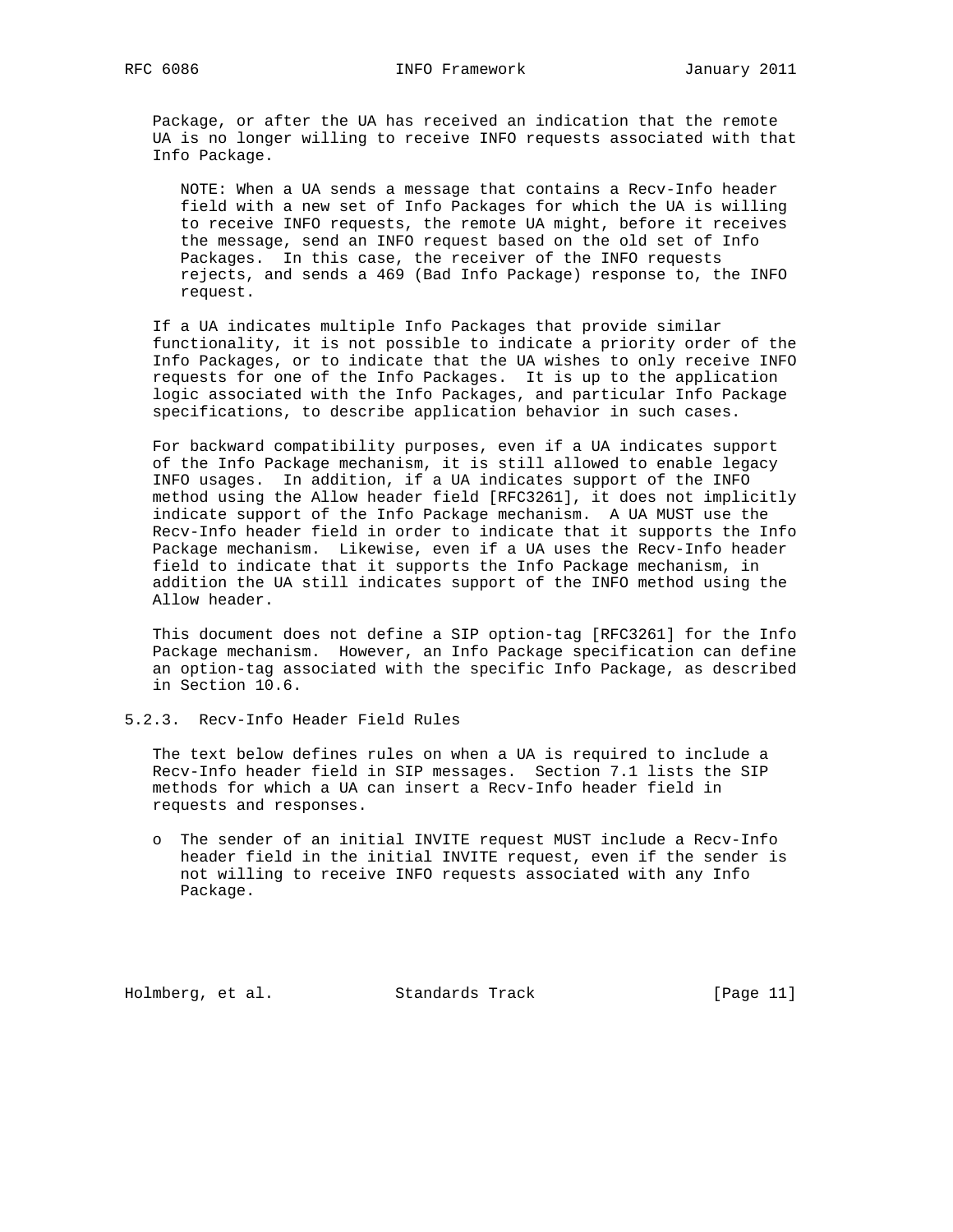RFC 6086 INFO Framework January 2011

- o The receiver of a request that contains a Recv-Info header field MUST include a Recv-Info header field in a reliable 18x/2xx response to the request, even if the request contains an empty Recv-Info header field, and even if the header field value of the receiver has not changed since the previous time it sent a Recv-Info header field.
- o A UA MUST NOT include a Recv-Info header field in a response if the associated request did not contain a Recv-Info header field.

 NOTE: In contrast to the rules for generating Session Description Protocol (SDP) answers [RFC3264], the receiver of a request is not restricted to generating its own set of Info Packages as a subset of the Info Package set received in the Info-Package header field of the request.

 As with SDP answers, the receiver can include the same Recv-Info header field value in multiple responses (18x/2xx) for the same INVITE/re-INVITE transaction, but the receiver MUST use the same Recv-Info header field value (if included) in all responses for the same transaction.

### 5.2.4. Info Package Fallback Rules

 If the receiver of a request that contains a Recv-Info header field rejects the request, both the sender and receiver of the request MUST roll back to the set of Info Packages that was used before the request was sent. This also applies to the case where the receiver of an INVITE/re-INVITE request has included a Recv-Info header field in a provisional response, but later rejects the request.

 NOTE: The dialog state rollback rules for Info Packages might differ from the rules for other types of dialog state information (SDP, target, etc.).

## 5.3. REGISTER Processing

 This document allows a UA to insert a Recv-Info header field in a REGISTER request. However, a UA SHALL NOT include a header value for a specific Info Package unless the particular Info Package specification describes how the header field value shall be interpreted and used by the registrar, e.g., in order to determine request targets.

Holmberg, et al. Standards Track [Page 12]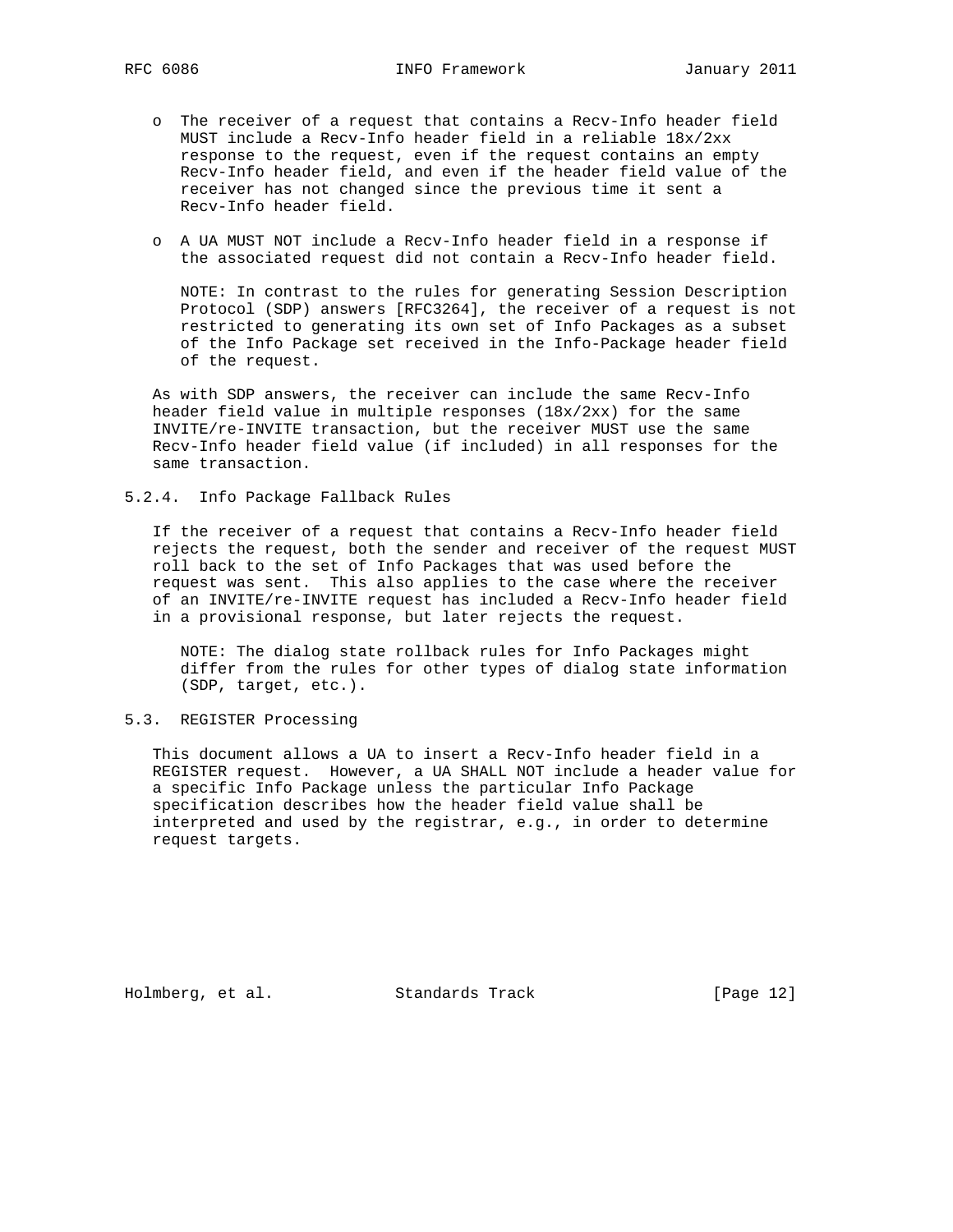Rather than using the Recv-Info header field in order to determine request targets, it is recommended to use more appropriate mechanisms, e.g., based on RFC 3840 [RFC3840]. However, this document does not define a feature tag for the Info Package mechanism, or a mechanism to define feature tags for specific Info Packages.

### 6. Formal INFO Method Definition

6.1. INFO Method

 This document describes one new SIP method: INFO. This document replaces the definition and registrations found in RFC 2976 [RFC2976].

This table expands on Tables 2 and 3 in RFC 3261 [RFC3261].

| Header field             | where     | INFO    |
|--------------------------|-----------|---------|
| Accept                   | R         | O       |
| Accept                   | 415       | $\circ$ |
| Accept-Encoding          | R         | $\circ$ |
| Accept-Encoding          | 2xx       | $\circ$ |
| Accept-Encoding          | 415       | C       |
| Accept-Language          | R         | $\circ$ |
| Accept-Language          | 2xx       | O       |
| Accept-Language          | 415       | $\circ$ |
| Accept-Resource-Priority | 2xx,417   | O       |
| Alert-Info               |           |         |
| Allow                    | R         | $\circ$ |
| Allow                    | 405       | m       |
| Allow                    | r         | $\circ$ |
| Authentication-Info      | 2xx       | $\circ$ |
| Authorization            | R         | $\circ$ |
| Call-ID                  | C         | m       |
| Call-Info                |           | $\circ$ |
| Contact                  |           |         |
| Content-Disposition      |           | $\circ$ |
| Content-Encoding         |           | $\circ$ |
| Content-Language         |           | $\circ$ |
| Content-Length           |           | O       |
| Content-Type             |           | $\star$ |
| CSeq                     | C         | m       |
| Date                     |           | $\circ$ |
| Error-Info               | $3xx-6xx$ | O       |
| Expires                  |           |         |
| From                     | C         | m       |
| Geolocation              | R         | $\circ$ |

Holmberg, et al. Standards Track [Page 13]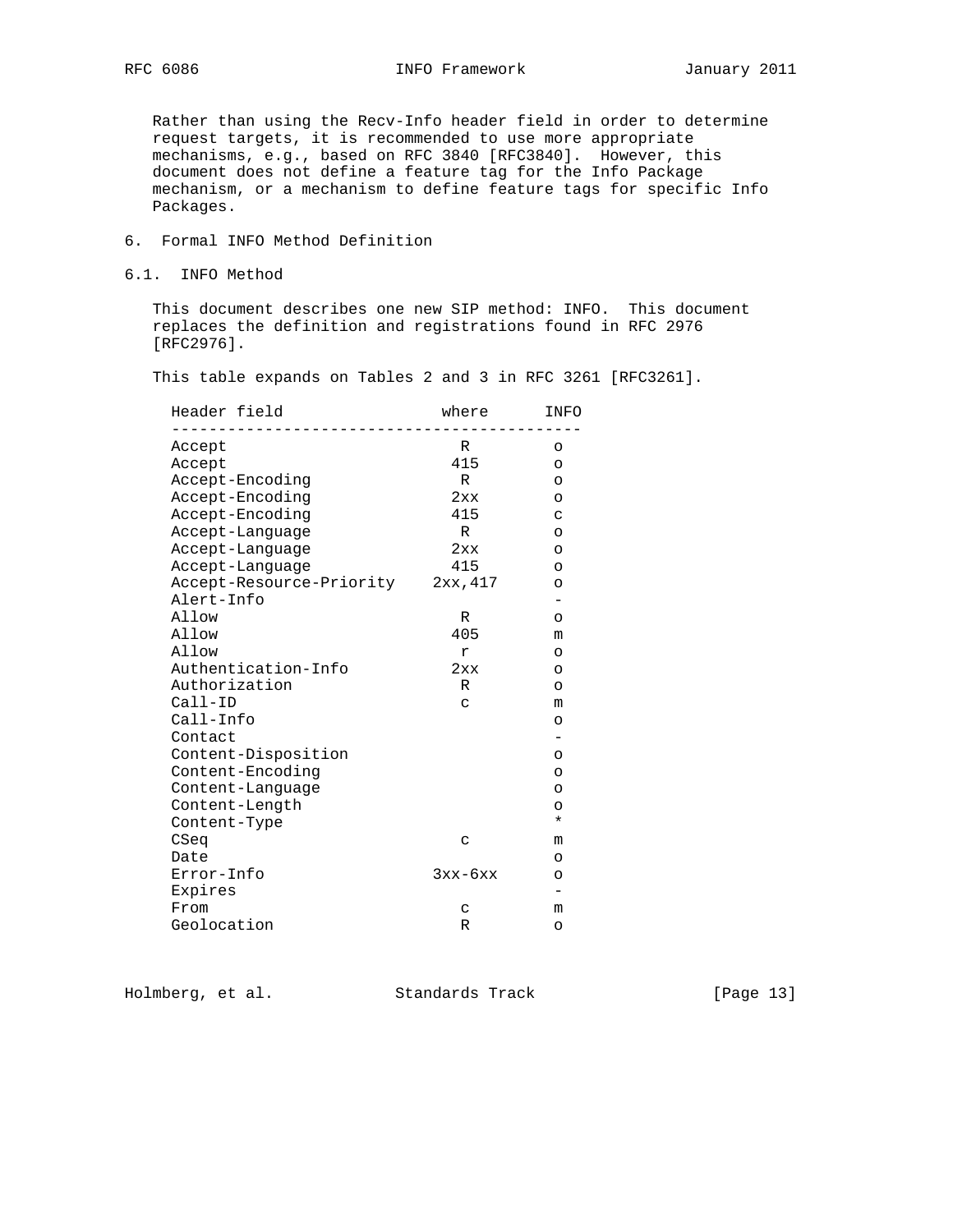| Geolocation-Error   | r                  | O        |           |
|---------------------|--------------------|----------|-----------|
| Max-Breadth         | $\mathbb R$        | -        |           |
| Max-Forwards        | R                  | O        |           |
| MIME-Version        |                    | $\circ$  |           |
| Min-Expires         |                    |          |           |
| Organization        |                    |          |           |
| Priority            | R                  |          |           |
| Privacy             |                    | $\circ$  |           |
| Proxy-Authenticate  | 401                | $\circ$  |           |
| Proxy-Authenticate  | 407                | m        |           |
| Proxy-Authorization | R                  | $\circ$  |           |
| Proxy-Require       | $\mathbb R$        | $\circ$  |           |
| Reason              | R                  | $\circ$  |           |
| Record-Route        | R                  | $\circ$  |           |
| Record-Route        | 2xx,18x            | $\circ$  |           |
| Referred-By         | R                  | $\circ$  |           |
| Request-Disposition | R                  | $\circ$  |           |
| Require             |                    | $\circ$  |           |
| Resource-Priority   |                    | O        |           |
| Retry-After         | R                  | $\equiv$ |           |
| Retry-After         | 404, 413, 480, 486 | $\circ$  |           |
| Retry-After         | 500,503            | $\circ$  |           |
| Retry-After         | 600,603            | $\circ$  |           |
| Route               | R                  | $\circ$  |           |
| Security-Client     | $\mathbb{R}$       | $\circ$  |           |
| Security-Server     | 421,494            | $\circ$  |           |
| Security-Verify     | R                  | $\circ$  |           |
| Server              | r                  | O        |           |
| Subject             | R                  | $\circ$  |           |
| Supported           | R                  | $\circ$  |           |
| Supported           | 2xx                | $\circ$  |           |
| Timestamp           |                    | $\circ$  |           |
| To                  | C                  | m        | (w / Tag) |
| Unsupported         | 420                | $\circ$  |           |
| User-Agent          |                    | $\circ$  |           |
| Via                 |                    | m        |           |
| Warning             | r                  | O        |           |
| WWW-Authenticate    | 401                | m        |           |
| WWW-Authenticate    | 407                | O        |           |
|                     |                    |          |           |

Table 1: Summary of Header Fields

Holmberg, et al. Standards Track [Page 14]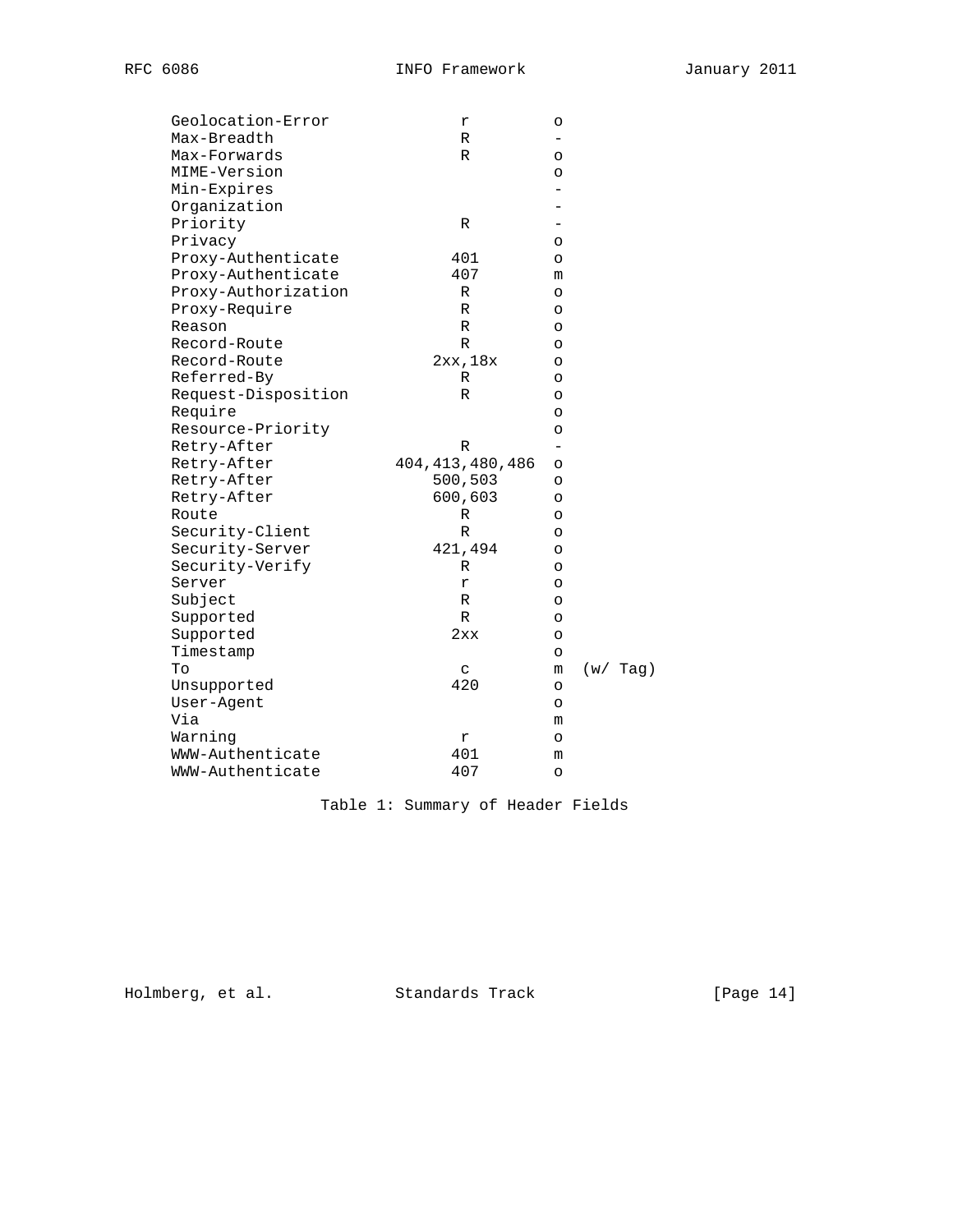## 7. INFO Header Fields

7.1. General

This table expands on Tables 2 and 3 in RFC 3261 [RFC3261].

| Header field where |     | proxy ACK BYE CAN INV OPT REG PRA INF MSG UPD |  |                          |                   |                          |            |         |                          |                          |                          |
|--------------------|-----|-----------------------------------------------|--|--------------------------|-------------------|--------------------------|------------|---------|--------------------------|--------------------------|--------------------------|
|                    |     |                                               |  |                          |                   |                          |            |         |                          |                          |                          |
| Info-Package       | R   |                                               |  |                          |                   |                          | $\sim$ $-$ | $ -$    | m*                       | $\overline{\phantom{m}}$ |                          |
| Recy-Info          | R   |                                               |  | $-$                      | m                 | $\overline{\phantom{a}}$ | $\circ$    | $\circ$ | $\sim$ $-$               | $\overline{\phantom{a}}$ | $\cap$                   |
| Recy-Info          | 2xx |                                               |  |                          | $ \bigcirc^*$ $-$ |                          |            |         |                          |                          | $ 0***$ $ 0***$          |
| Recy-Info          | 1xx |                                               |  | $\overline{\phantom{a}}$ | $0***$ -          |                          |            |         |                          |                          |                          |
| Recy-Info          | 469 |                                               |  |                          |                   |                          |            |         | m*                       |                          |                          |
| Recy-Info          | r   |                                               |  |                          | $\Omega$          |                          |            | $\cap$  | $\overline{\phantom{m}}$ | $\sim$ $-$               | $\overline{\phantom{0}}$ |
|                    |     |                                               |  |                          |                   |                          |            |         |                          |                          |                          |

### Header field where SUB NOT RFR

## Table 2: INFO-Related Header Fields

 The support and usage of the Info-Package and Recv-Info header fields are not applicable to UAs that only support legacy INFO usages.

- \* Not applicable to INFO requests and responses associated with legacy INFO usages.
- \*\* Mandatory in at least one reliable 18x/2xx response, if sent, to the INVITE request, if the associated INVITE request contained a Recv-Info header field.
- \*\*\* Mandatory if the associated request contained a Recv-Info header field.

 As defined in Section 20 of RFC 3261, a "mandatory" header field MUST be present in a request, and MUST be understood by the UAS receiving the request.

7.2. Info-Package Header Field

 This document adds "Info-Package" to the definition of the element "message-header" in the SIP message grammar [RFC3261]. Section 4 describes the Info-Package header field usage.

Holmberg, et al. Standards Track [Page 15]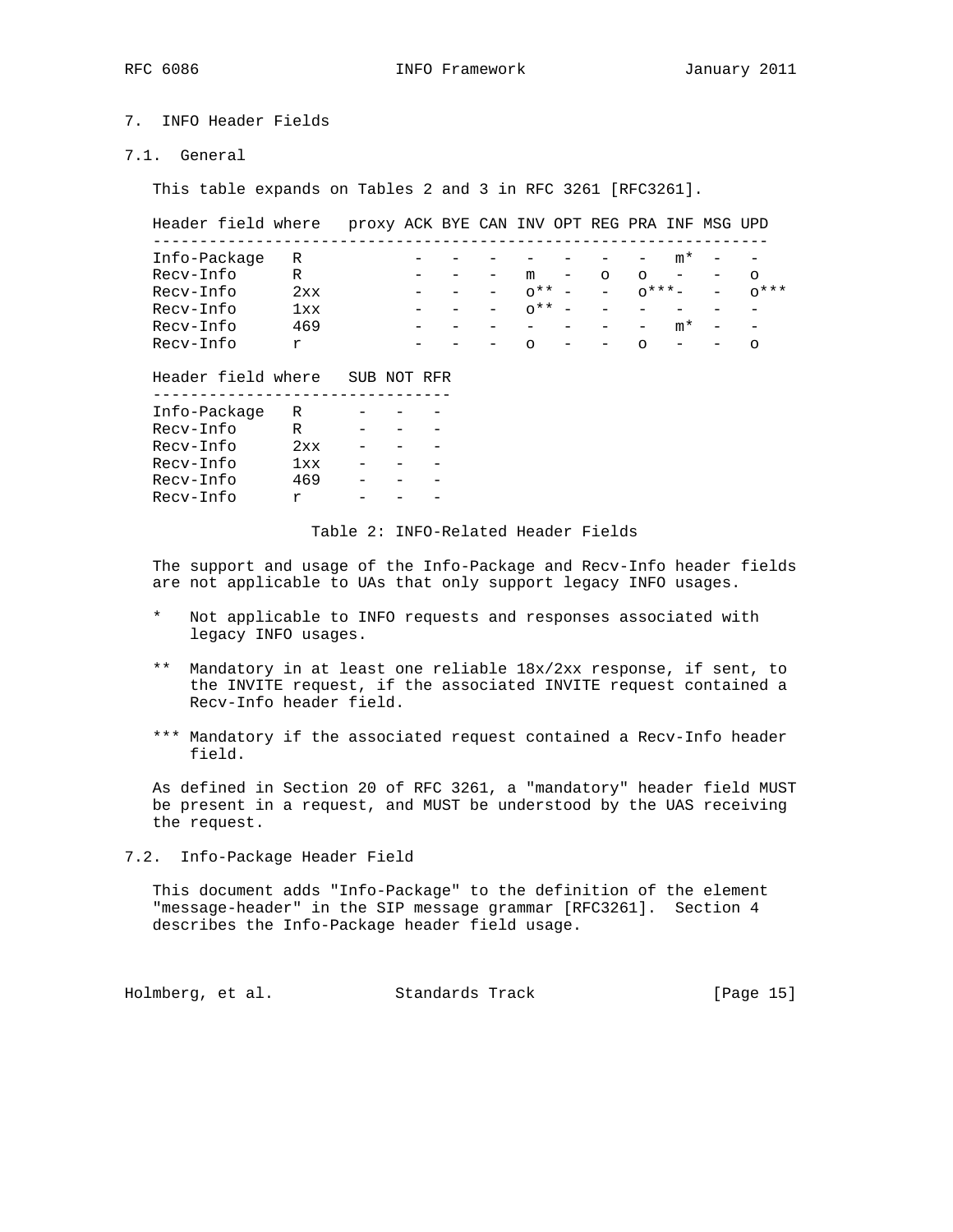For the purposes of matching Info Package types indicated in Recv-Info with those in the Info-Package header field value, one compares the Info-package-name portion of the Info-package-type portion of the Info-Package header field octet by octet with that of the Recv-Info header field value. That is, the Info Package name is case sensitive. Info-package-param is not part of the comparison checking algorithm.

 This document does not define values for Info-Package types. Individual Info Package specifications define these values.

7.3. Recv-Info Header Field

 This document adds Recv-Info to the definition of the element "message-header" in the SIP message grammar [RFC3261]. Section 5 describes the Recv-Info header field usage.

- 8. Info Package Considerations
- 8.1. General

 This section covers considerations to take into account when deciding whether the usage of an Info Package is appropriate for transporting application information for a specific use-case.

8.2. Appropriateness of Info Package Usage

 When designing an Info Package, for application level information exchange, it is important to consider: is signaling, using INFO requests, within a SIP dialog, an appropriate mechanism for the use case? Is it because it is the most reasonable and appropriate choice, or merely because "it's easy"? Choosing an inappropriate mechanism for a specific use-case can cause negative effects in SIP networks where the mechanism is used.

8.3. INFO Request Rate and Volume

 INFO messages differ from many other sorts of SIP messages in that they carry application information, and the size and rate of INFO messages are directly determined by the application. This can cause application information traffic to interfere with other traffic on that infrastructure, or to self-interfere when data rates become too high.

 There is no default throttling mechanism for INFO requests. Apart from the SIP session establishment, the number of SIP messages exchanged during the lifetime of a normal SIP session is rather small.

Holmberg, et al. Standards Track [Page 16]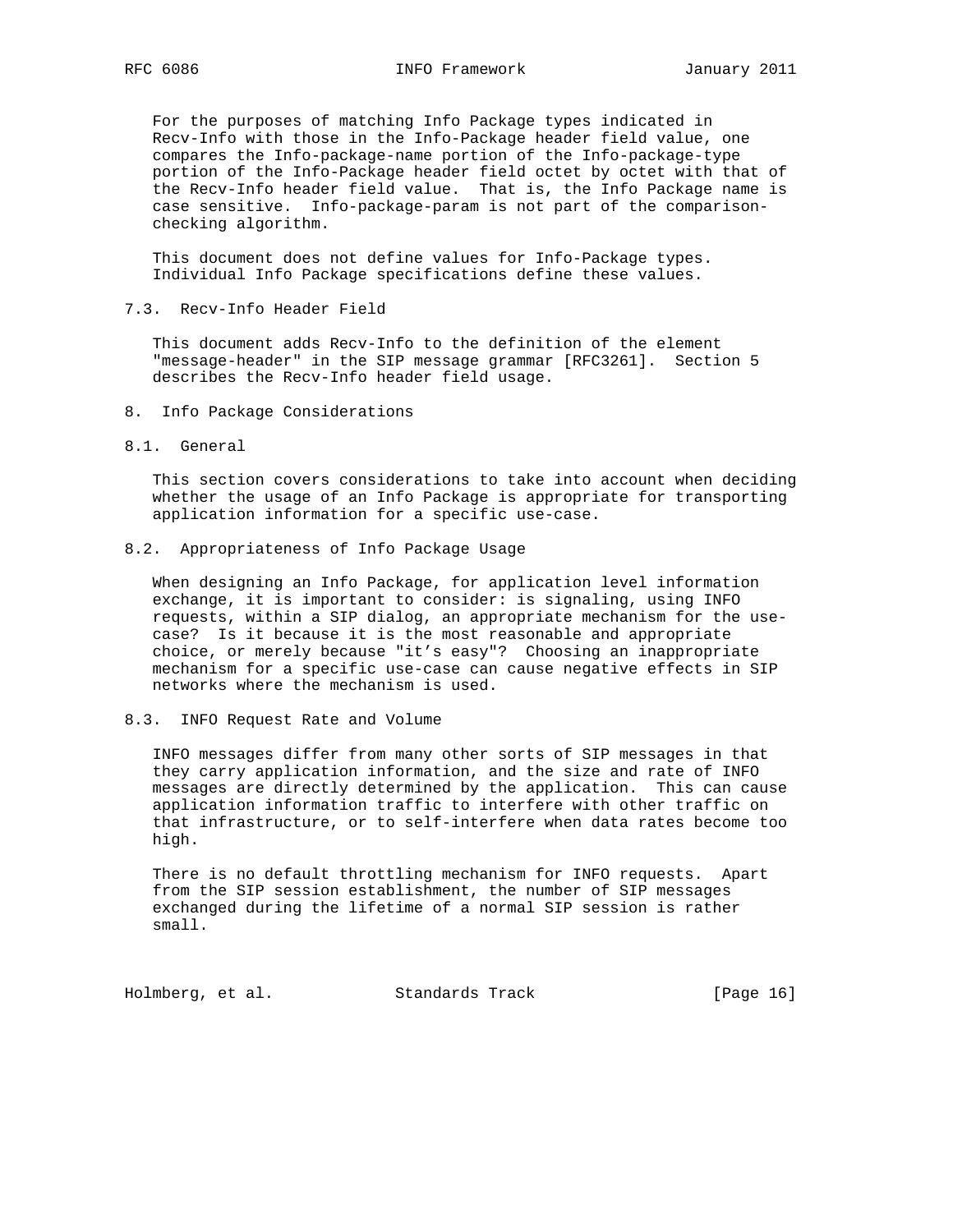Some applications, like those sending Dual-Tone Multi-Frequency (DTMF) tones, can generate a burst of up to 20 messages per second. Other applications, like constant GPS location updates, could generate a high rate of INFO requests during the lifetime of the invite dialog usage.

 A designer of an Info Package, and the application that uses it, need to consider the impact that the size and the rate of the INFO messages have on the network and on other traffic, since it normally cannot be ensured that INFO messages will be carried over a congestion-controlled transport protocol end-to-end. Even if an INFO message is sent over such a transport protocol, a downstream SIP entity might forward the message over a transport protocol that does not provide congestion control.

 Furthermore, SIP messages tend to be relatively small, on the order of 500 Bytes to 32K Bytes. SIP is a poor mechanism for direct exchange of bulk data beyond these limits, especially if the headers plus body exceed the User Datagram Protocol (UDP) MTU [RFC0768]. Appropriate mechanisms for such traffic include the Hypertext Transfer Protocol (HTTP) [RFC2616], the Message Session Relay Protocol (MSRP) [RFC4975], or other media plane data transport mechanisms.

 RFC 5405 [RFC5405] provides additional guidelines for applications using UDP that may be useful background reading.

- 8.4. Alternative Mechanisms
- 8.4.1. Alternative SIP Signaling Plane Mechanisms
- 8.4.1.1. General

 This subsection describes some alternative mechanisms for transporting application information on the SIP signaling plane, using SIP messages.

## 8.4.1.2. SUBSCRIBE/NOTIFY

 An alternative for application level interaction is to use subscription-based events [RFC3265] that use the SIP SUBSCRIBE and NOTIFY methods. Using that mechanism, a UA requests state information, such as keypad presses from a device to an application server, or key-map images from an application server to a device.

Holmberg, et al. Standards Track [Page 17]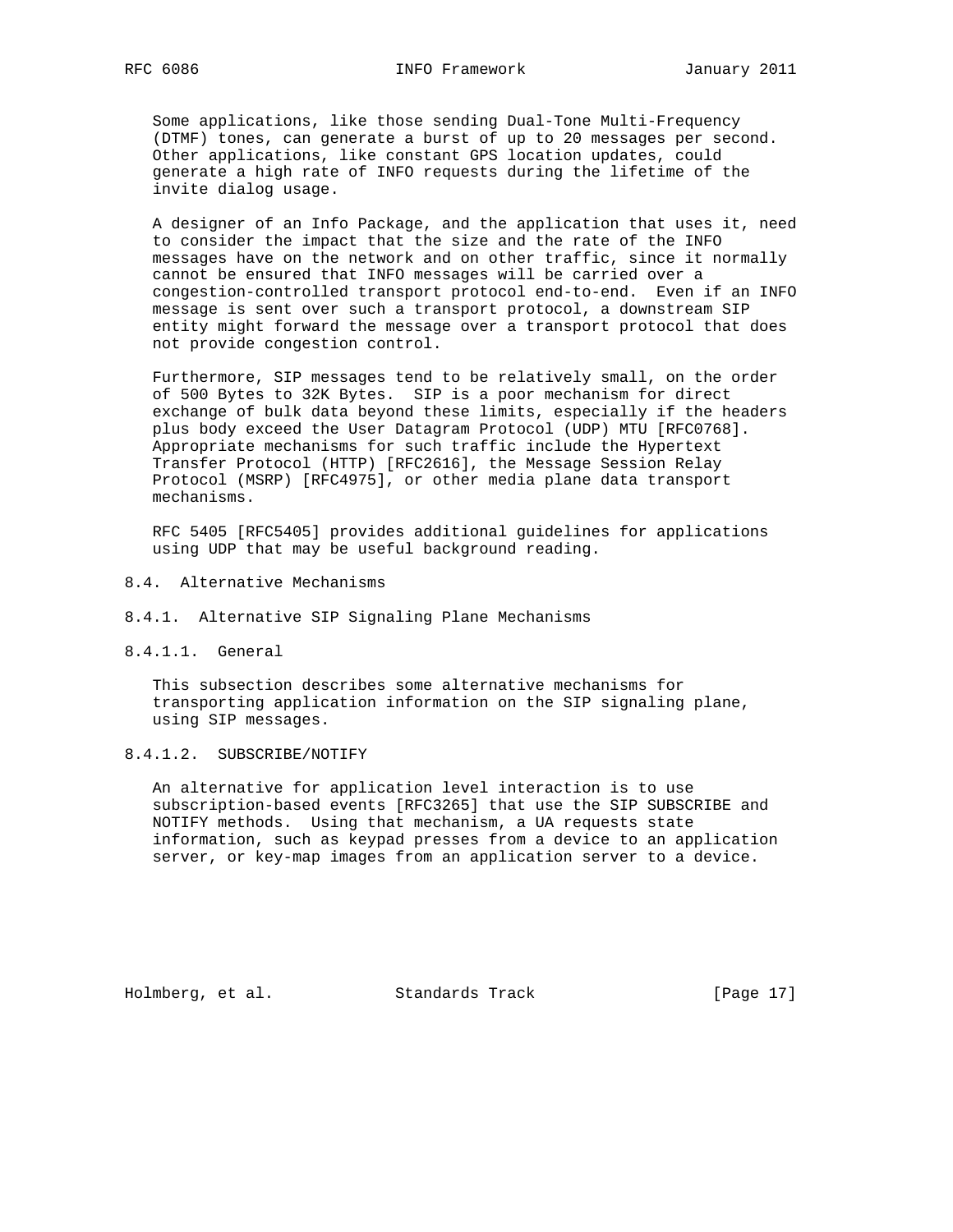Event Packages [RFC3265] perform the role of disambiguating the context of a message for subscription-based events. The Info Package mechanism provides similar functionality for application information exchange using invite dialog usages [RFC5057].

 While an INFO request is always part of, and shares the fate of, an existing invite dialog usage, a SUBSCRIBE request creates a separate dialog usage [RFC5057], and is normally sent outside an existing dialog usage.

 The subscription-based mechanism can be used by SIP entities to receive state information about SIP dialogs and sessions, without requiring the entities to be part of the route set of those dialogs and sessions.

 As SUBSCRIBE/NOTIFY messages traverse through stateful SIP proxies and back-to-back user agents (B2BUAs), the resource impact caused by the subscription dialogs needs to be considered. The number of subscription dialogs per user also needs to be considered.

 As for any other SIP-signaling-plane-based mechanism for transporting application information, the SUBSCRIBE/NOTIFY messages can put a significant burden on intermediate SIP entities that are part of the dialog route set, but do not have any interest in the application information transported between the end users.

### 8.4.1.3. MESSAGE

 The MESSAGE method [RFC3428] defines one-time instant message exchange, typically for sending MIME contents for rendering to the user.

8.4.2. Media Plane Mechanisms

### 8.4.2.1. General

 In SIP, media plane channels associated with SIP dialogs are established using SIP signaling, but the data exchanged on the media plane channel does not traverse SIP signaling intermediates, so if there will be a lot of information exchanged, and there is no need for the SIP signaling intermediaries to examine the information, it is recommended to use a media plane mechanism, rather than a SIP signaling-based mechanism.

 A low-latency requirement for the exchange of information is one strong indicator for using a media channel. Exchanging information through the SIP routing network can introduce hundreds of milliseconds of latency.

Holmberg, et al. Standards Track [Page 18]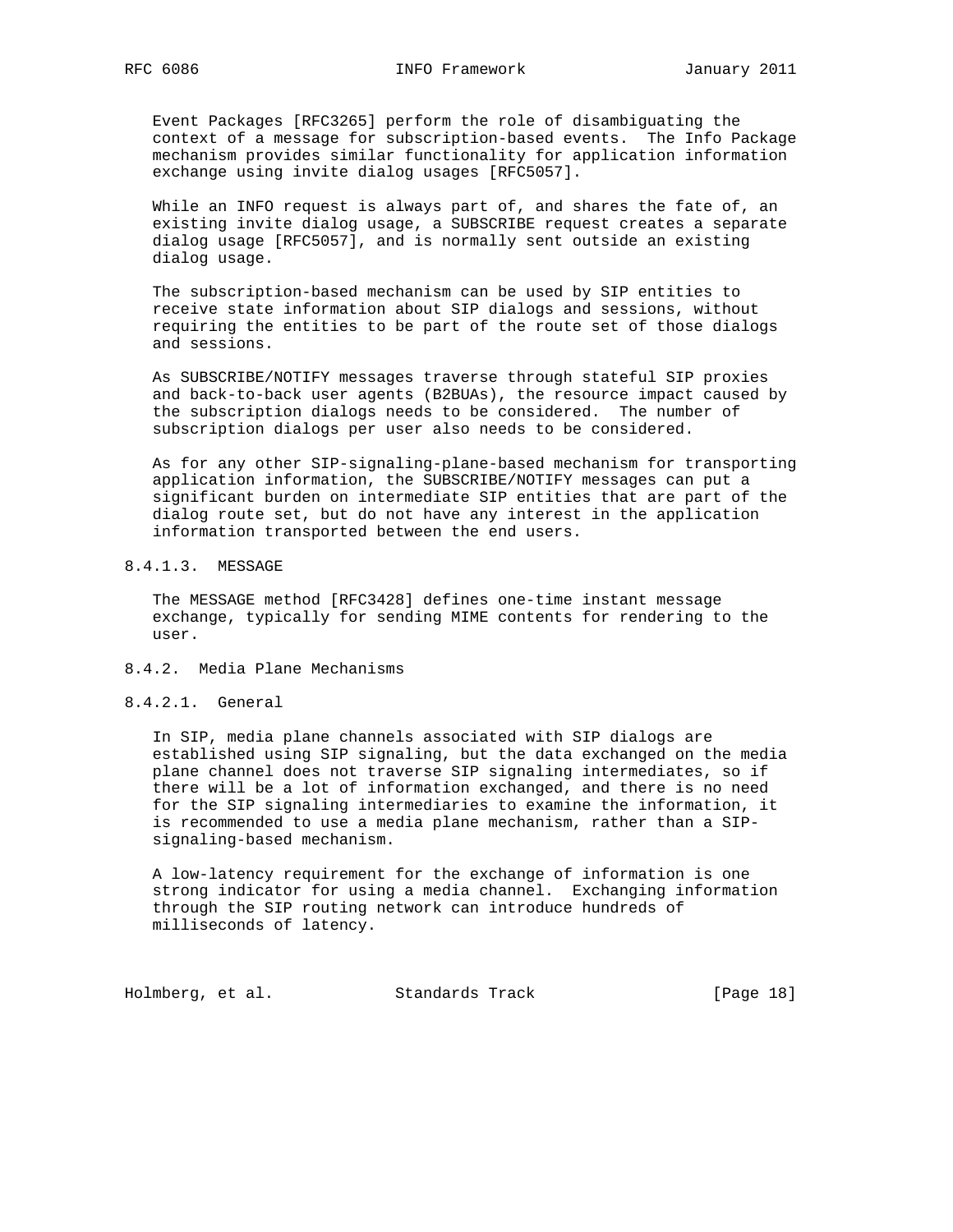## 8.4.2.2. MRCP

 One mechanism for media plane exchange of application data is the Media Resource Control Protocol (MRCP) [SPEECHSC-MRCPv2], where a media plane connection-oriented channel, such as a Transmission Control Protocol (TCP) [RFC0793] or Stream Control Transmission Protocol (SCTP) [RFC4960] stream is established.

### 8.4.2.3. MSRP

 MSRP [RFC4975] defines session-based instant messaging as well as bulk file transfer and other such large-volume uses.

### 8.4.3. Non-SIP-Related Mechanisms

 Another alternative is to use a SIP-independent mechanism, such as HTTP [RFC2616]. In this model, the UA knows about a rendezvous point to which it can direct HTTP requests for the transfer of information. Examples include encoding of a prompt to retrieve in the SIP Request URI [RFC4240] or the encoding of a SUBMIT target in a VoiceXML [W3C.REC-voicexml21-20070619] script.

- 9. Syntax
- 9.1. General

 This section describes the syntax extensions to the ABNF syntax defined in RFC 3261 required for the INFO method, and adds definitions for the Info-Package and Recv-Info header fields. The previous sections describe the semantics. The ABNF defined in this specification is conformant to RFC 5234 [RFC5234].

### 9.2. ABNF

| INFOm<br>Method    | $=$ $x49.4E.46.4F$ ; INFO in caps<br>$= /$ INFOm |                                                   |  |  |  |  |  |
|--------------------|--------------------------------------------------|---------------------------------------------------|--|--|--|--|--|
|                    |                                                  |                                                   |  |  |  |  |  |
| message-header     |                                                  | =/ (Info-Package / Recv-Info) CRLF                |  |  |  |  |  |
| Info-Package       |                                                  | = "Info-Package" HCOLON Info-package-type         |  |  |  |  |  |
| Recv-Info          |                                                  | = "Recv-Info" HCOLON [Info-package-list]          |  |  |  |  |  |
| Info-package-list  |                                                  | = Info-package-type * ( COMMA Info-package-type ) |  |  |  |  |  |
| Info-package-type  |                                                  | = Info-package-name * (SEMI Info-package-param )  |  |  |  |  |  |
| Info-package-name  | $=$                                              | token                                             |  |  |  |  |  |
| Info-package-param |                                                  | = qeneric-param                                   |  |  |  |  |  |
|                    |                                                  |                                                   |  |  |  |  |  |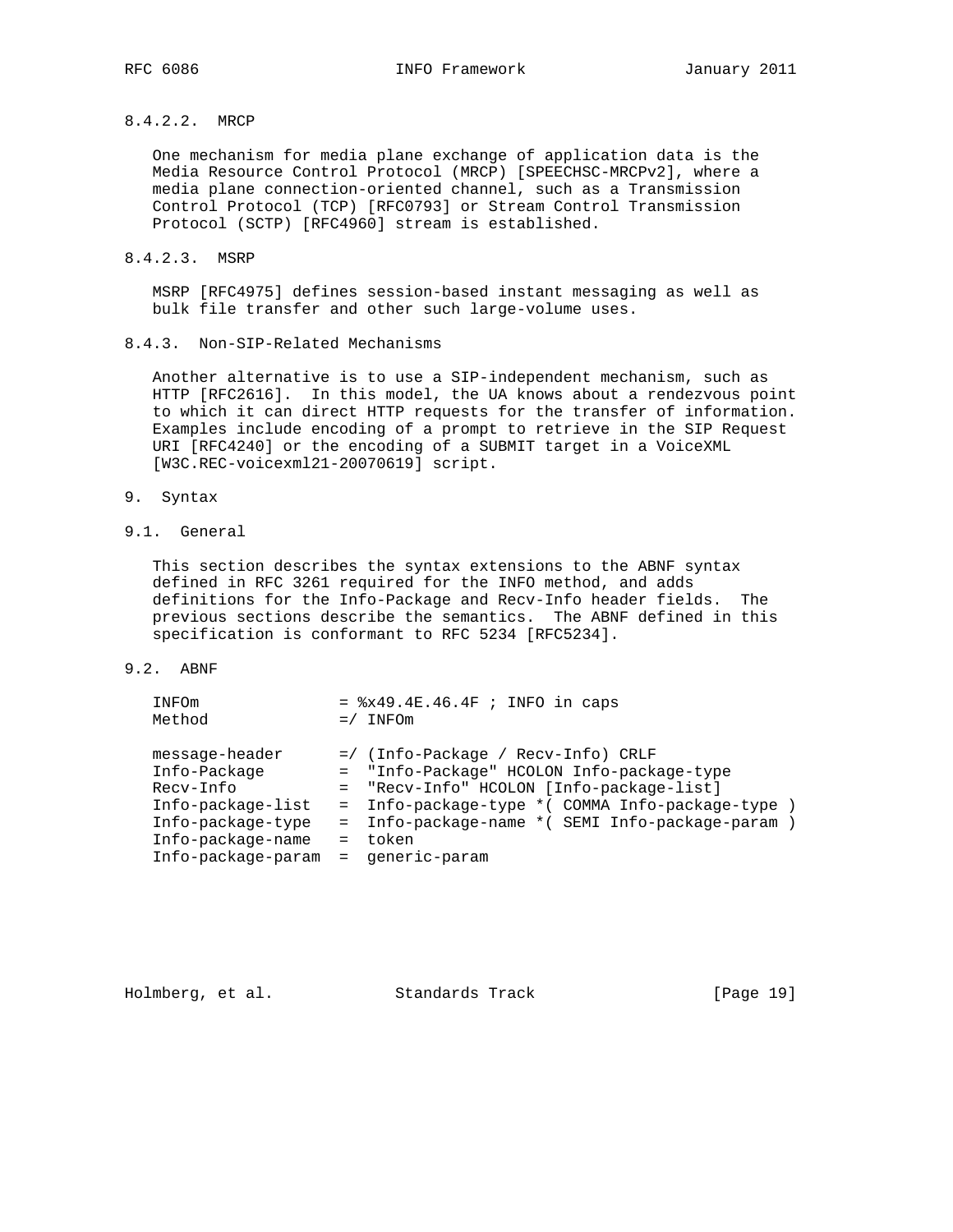### 10. Info Package Requirements

### 10.1. General

 This section provides guidance on how to define an Info Package, and what information needs to exist in an Info Package specification.

 If, for an Info Package, there is a need to extend or modify the behavior described in this document, that behavior MUST be described in the Info Package specification. It is bad practice for Info Package specifications to repeat procedures defined in this document, unless needed for purposes of clarification or emphasis.

 Info Package specifications MUST NOT weaken any behavior designated with "SHOULD" or "MUST" in this specification. However, Info Package specifications MAY strengthen "SHOULD", "MAY", or "RECOMMENDED" requirements to "MUST" if applications associated with the Info Package require it.

 Info Package specifications MUST address the issues defined in the following subsections, or document why an issue is not applicable to the specific Info Package.

 Section 8.4 describes alternative mechanisms, which should be considered as part of the process for solving a specific use-case, when there is a need for transporting application information.

### 10.2. Overall Description

 The Info Package specification MUST contain an overall description of the Info Package: what type of information is carried in INFO requests associated with the Info Package, and for what types of applications and functionalities UAs can use the Info Package.

 If the Info Package is defined for a specific application, the Info Package specification MUST state which application UAs can use the Info Package with.

## 10.3. Applicability

 The Info Package specification MUST describe why the Info Package mechanism, rather than some other mechanism, has been chosen for the specific use-case to transfer application information between SIP endpoints. Common reasons can be a requirement for SIP proxies or

Holmberg, et al. Standards Track [Page 20]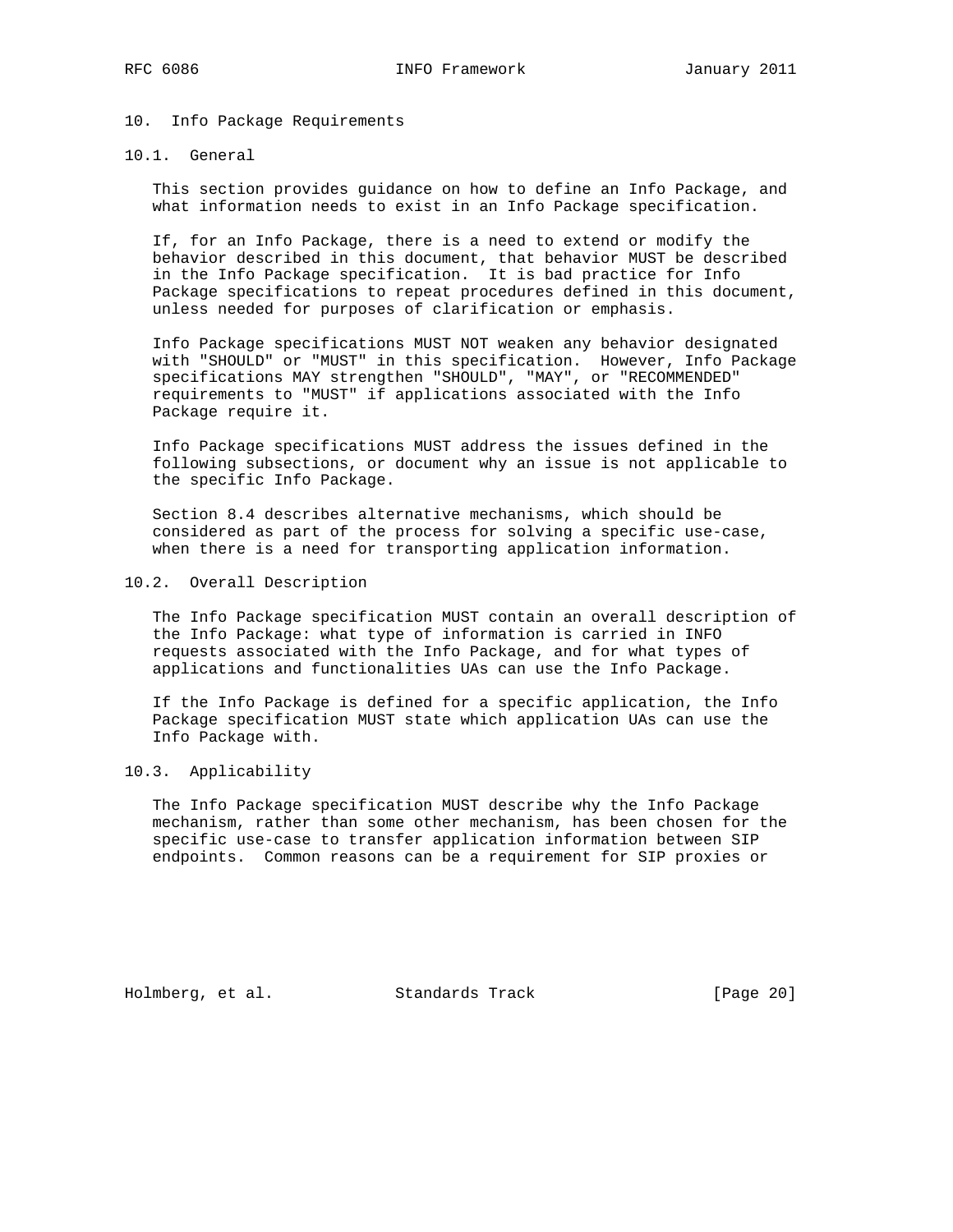back-to-back user agents (B2BUAs) to see the transported application information (which would not be the case if the information was transported on a media path), or that it is not seen as feasible to establish separate dialogs (subscription) in order to transport the information.

 Section 8 provides more information and describes alternative mechanisms that one should consider for solving a specific use-case.

### 10.4. Info Package Name

 The Info Package specification MUST define an Info Package name, which UAs use as a header field value (e.g., "infoX") to identify the Info Package in the Recv-Info and Info-Package header fields. The header field value MUST conform to the ABNF defined in Section 9.2.

 The Info Package mechanism does not support package versioning. Specific Info Package message body payloads can contain version information, which is handled by the applications associated with the Info Package. However, such a feature is outside the scope of the generic Info Package mechanism.

 NOTE: Even if an Info Package name contains version numbering (e.g., foo\_v2), the Info Package mechanism does not distinguish a version number from the rest of the Info Package name.

### 10.5. Info Package Parameters

 The Info Package specification MAY define Info Package parameters, which can be used in the Recv-Info or Info-Package header fields, together with the header field value that indicates the Info Package name (see Section 10.4).

 The Info Package specification MUST define the syntax and semantics of the defined parameters. In addition, the specification MUST define whether a specific parameter is applicable to only the Recv-Info header field, only the Info-Package header field, or to both.

 By default, an Info Package parameter is only applicable to the Info Package for which the parameter has been explicitly defined.

Holmberg, et al. Standards Track [Page 21]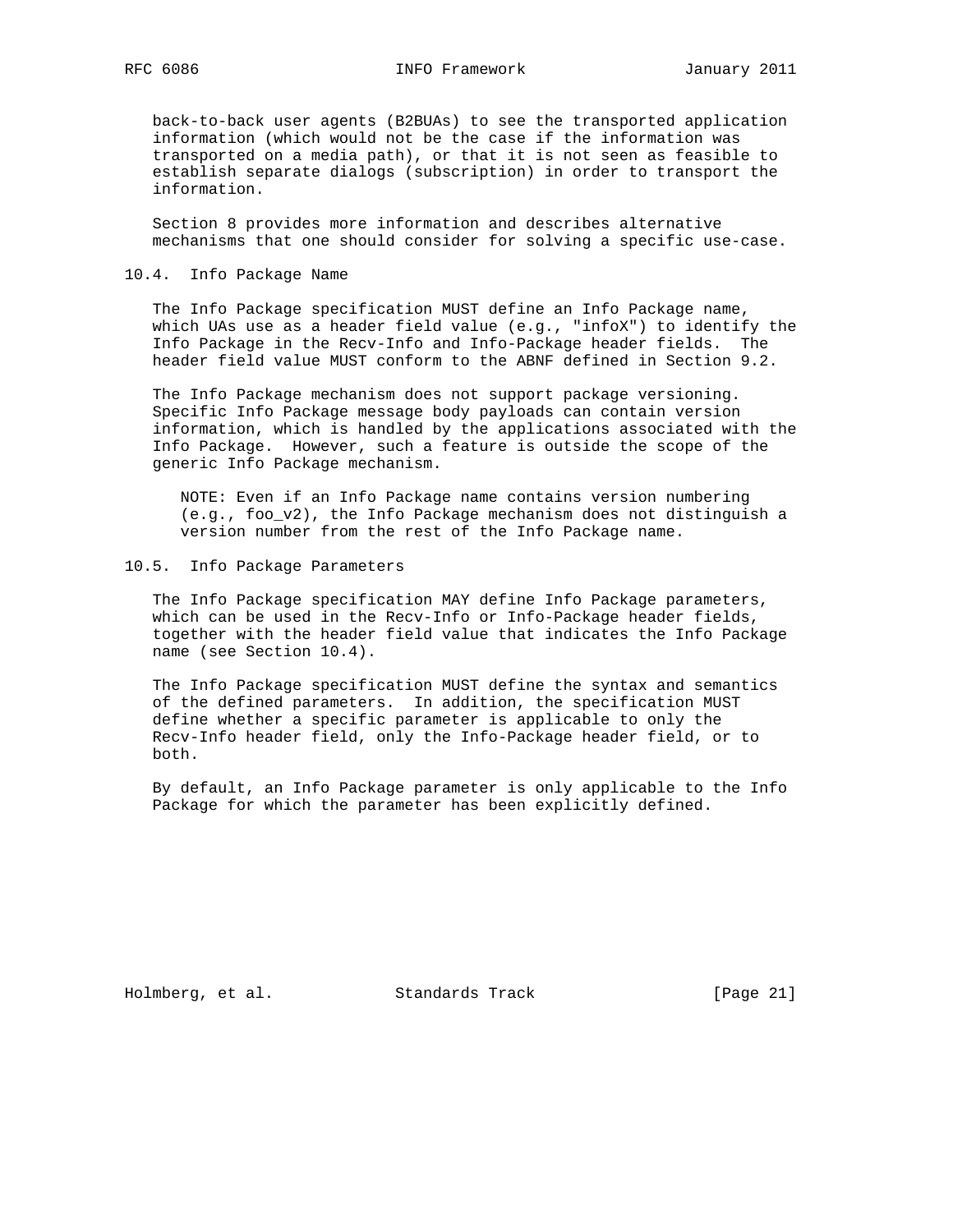Info Package parameters defined for specific Info Packages can share the name with parameters defined for other Info Packages, but the parameter semantics are specific to the Info Package for which they are defined. However, when choosing the name of a parameter, it is RECOMMENDED to not use the same name as an existing parameter for another Info Package, if the semantics of the parameters are different.

10.6. SIP Option-Tags

 The Info Package specification MAY define SIP option-tags, which can be used as described in RFC 3261.

 The registration requirements for option-tags are defined in RFC 5727 [RFC5727].

10.7. INFO Message Body Parts

 The Info Package specification MUST define which message body part MIME types are associated with the Info Package. The specification MUST either define those body parts, including the syntax, semantics, and MIME type of each body part, or refer to other documents that define the body parts.

 If multiple message body part MIME types are associated with an Info Package, the Info Package specification MUST define whether UAs need to use multipart body parts, in order to include multiple body parts in a single INFO request.

10.8. Info Package Usage Restrictions

 If there are restrictions on how UAs can use an Info Package, the Info Package specification MUST document such restrictions.

 There can be restrictions related to whether UAs are allowed to send overlapping (outstanding) INFO requests associated with the Info Package, or whether the UA has to wait for the response for a previous INFO request associated with the same Info Package.

 There can also be restrictions related to whether UAs need to support and use other SIP extensions and capabilities when they use the Info Package, and if there are restrictions related to how UAs can use the Info Package together with other Info Packages.

Holmberg, et al. Standards Track [Page 22]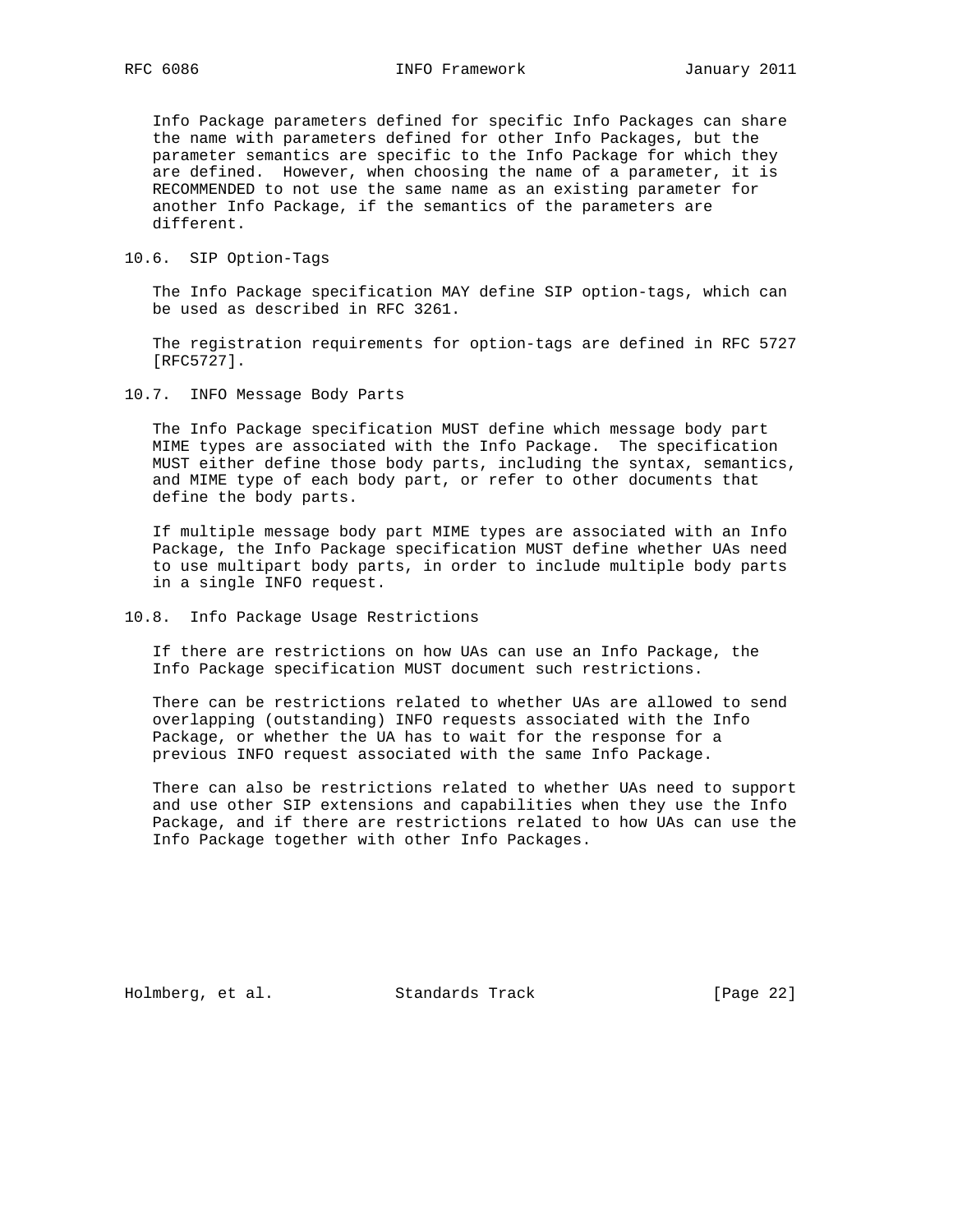As the SIP stack might not be aware of Info Package specific restrictions, it cannot be assumed that overlapping requests would be rejected. As defined in Section 4.2.2, UAs will normally send a 200 (OK) response to an INFO request. The application logic associated with the Info Package needs to handle situations where UAs do not follow restrictions associated with the Info Package.

10.9. Rate of INFO Requests

 If there is a maximum or minimum rate at which UAs can send INFO requests associated with the Info Package within a dialog, the Info Package specification MUST document the rate values.

 If the rates can vary, the Info Package specification MAY define Info Package parameters that UAs can use to indicate or negotiate the rates. Alternatively, the rate information can be part of the application data information associated with the Info Package.

10.10. Info Package Security Considerations

 If the application information carried in INFO requests associated with the Info Package requires a certain level of security, the Info Package specification MUST describe the mechanisms that UAs need to use in order to provide the required security.

 If the Info Package specification does not require any additional security, other than what the underlying SIP protocol provides, this MUST be stated in the Info Package specification.

 NOTE: In some cases, it may not be sufficient to mandate Transport Layer Security (TLS) [RFC5246] in order to secure the Info Package payload, since intermediaries will have access to the payload, and because beyond the first hop, there is no way to assure subsequent hops will not forward the payload in clear text. The best way to ensure secure transport at the application level is to have the security at the application level. One way of achieving this is to use end-to-end security techniques such as Secure/Multipurpose Internet Mail Extensions (S/MIME) [RFC5751].

10.11. Implementation Details

 It is strongly RECOMMENDED that the Info Package specification define the procedure regarding how implementors shall implement and use the Info Package, or refer to other locations where implementors can find that information.

Holmberg, et al. Standards Track [Page 23]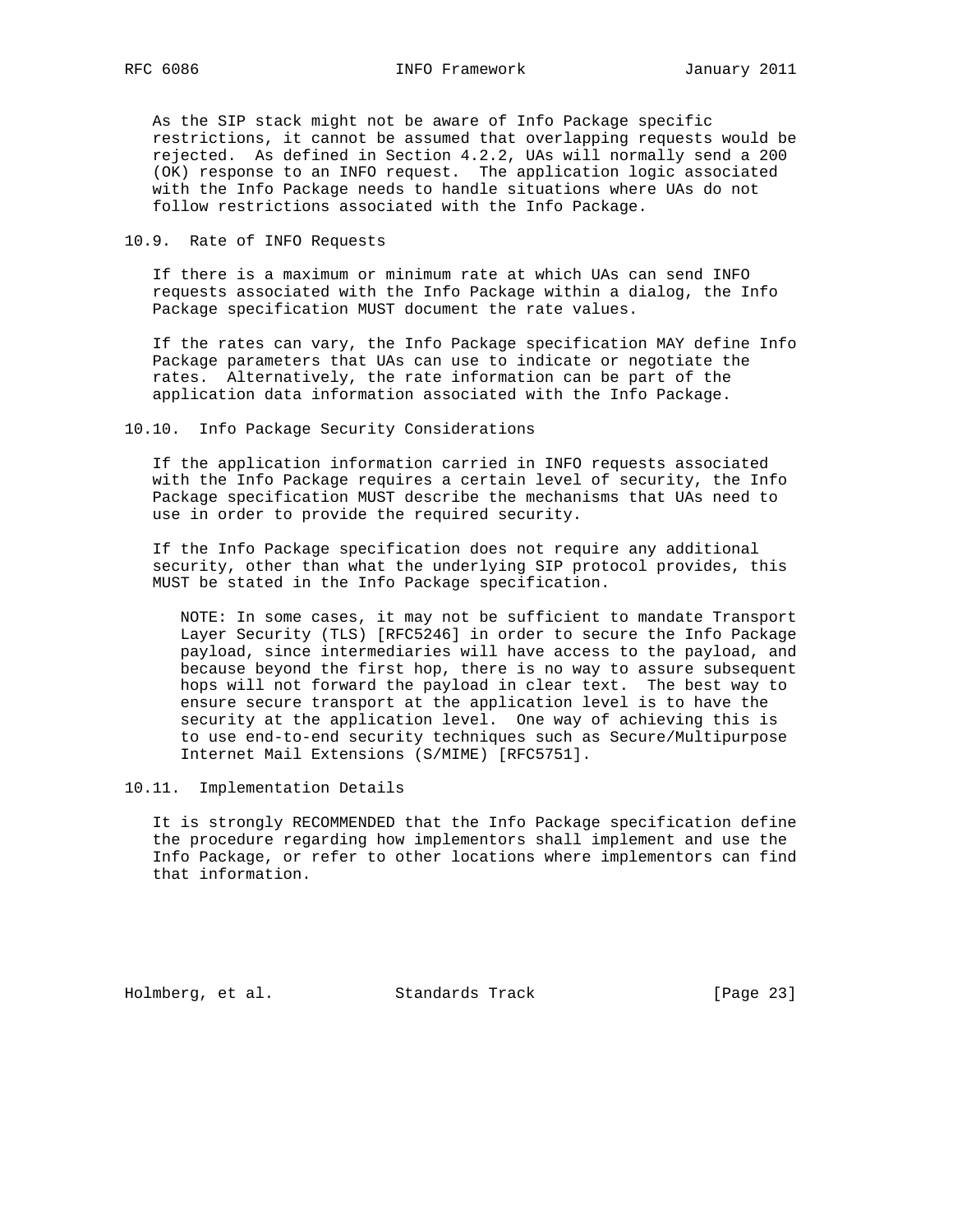NOTE: Sometimes an Info Package designer might choose to not reveal the details of an Info Package. However, in order to allow multiple implementations to support the Info Package, Info Package designers are strongly encouraged to provide the implementation details.

10.12. Examples

 It is RECOMMENDED that the Info Package specification provide demonstrative message flow diagrams, paired with complete messages and message descriptions.

 Note that example flows are by definition informative, and do not replace normative text.

11. IANA Considerations

11.1. Update to Registration of SIP INFO Method

 IANA updated the existing registration in the "Methods and Response Codes" registry under "Session Initiation Protocol (SIP) Parameters" from:

 Method: INFO Reference: [RFC2976]

to:

 Method: INFO Reference: [RFC6086]

11.2. Registration of the Info-Package Header Field

 IANA added the following new SIP header field in the "Header Fields" registry under "Session Initiation Protocol (SIP) Parameters".

 Header Name: Info-Package Compact Form: (none) Reference: [RFC6086]

11.3. Registration of the Recv-Info Header Field

 IANA added the following new SIP header field in the "Header Fields" registry under "Session Initiation Protocol (SIP) Parameters".

 Header Name: Recv-Info Compact Form: (none) Reference: [RFC6086]

Holmberg, et al. Standards Track [Page 24]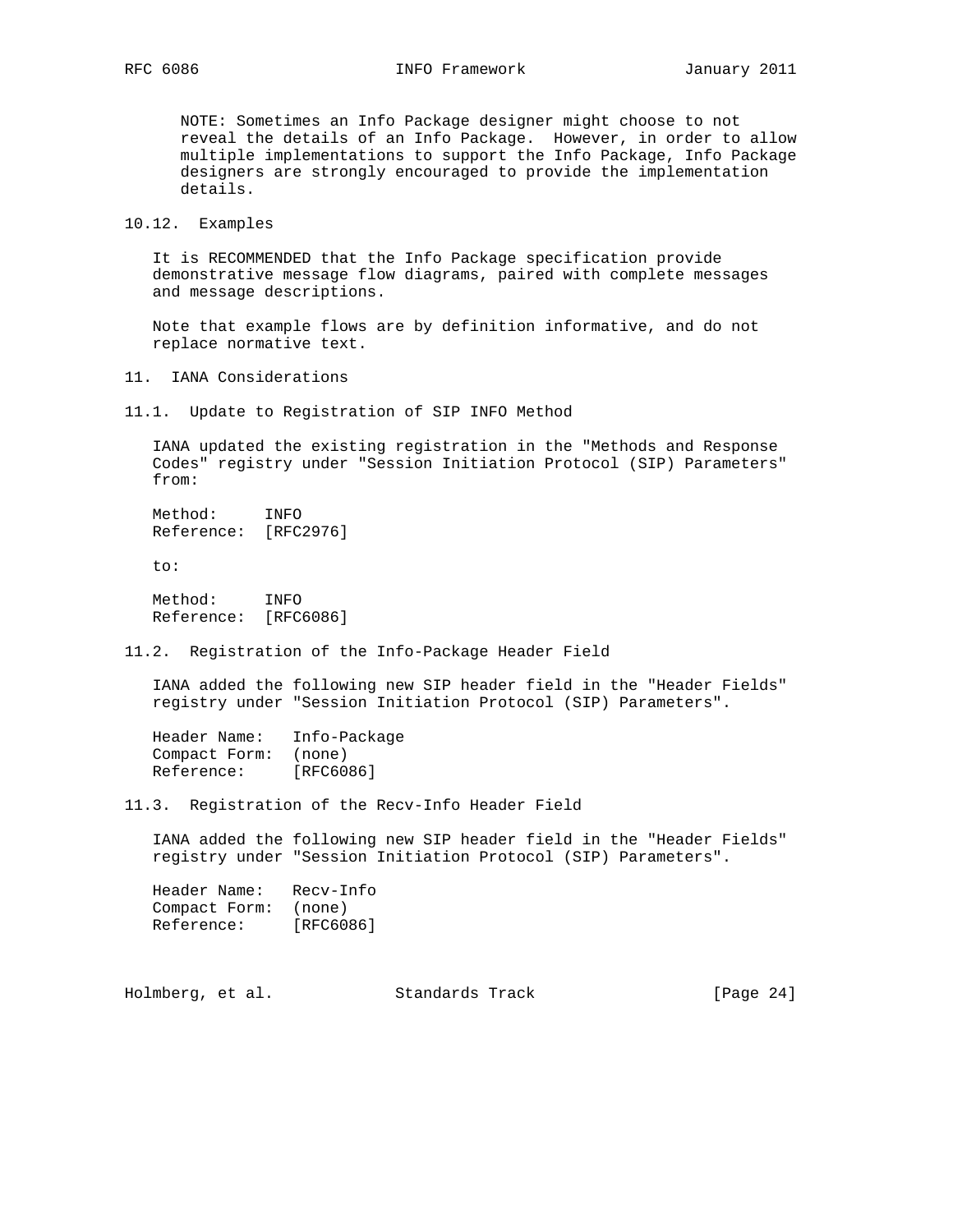11.4. Creation of the Info Packages Registry

 IANA created the following registry under "Session Initiation Protocol (SIP) Parameters":

Info Packages

Note to the reviewer:

 The policy for review of Info Packages is "Specification Required", as defined in [RFC5226]. This policy was selected because Info Packages re-use an existing mechanism for transport of arbitrary session-associated data within SIP; therefore, new Info Packages do not require the more extensive review required by specifications that make fundamental protocol changes. However, the reviewer is expected to verify that each Info Package registration is in fact consistent with this definition. Changes to the SIP protocol and state machine are outside of the allowable scope for an Info Package and are governed by other procedures including RFC 5727 and its successors, if any.

The following data elements populate the Info Packages Registry.

- o Info Package Name: The Info Package Name is a case-sensitive token. In addition, IANA shall not register multiple Info Package names that have identical case-insensitive values.
- o Reference: A reference to a specification that describes the Info Package.

The initial population of this table shall be:

Name Reference

11.5. Registration of the Info-Package Content-Disposition

 IANA added the following new header field value to the "Mail Content Disposition Values" registry under "Mail Content Disposition Values and Parameters".

 Name: info-package Description: The body contains information associated with an Info Package Reference: RFC6086

Holmberg, et al. Standards Track [Page 25]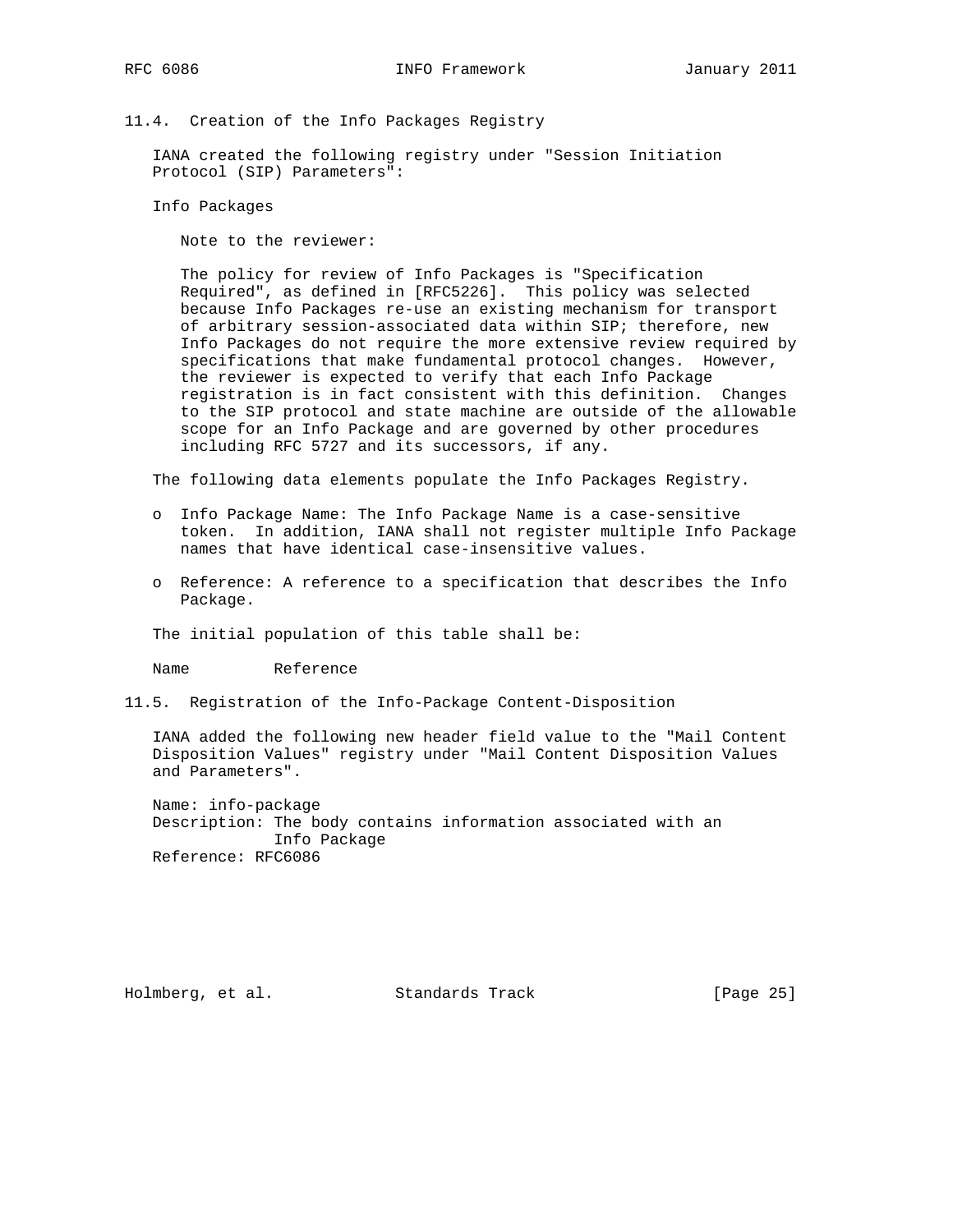11.6. SIP Response Code 469 Registration

 IANA registered the following new response code in the "Session Initiation Protocol (SIP) Parameters" -- "Response Codes" registry.

 Response Code: 469 Default Reason Phrase: Bad Info Package Reference: RFC6086

12. Examples

12.1. Indication of Willingness to Receive INFO Requests for Info Packages

12.1.1. Initial INVITE Request

 The UAC sends an initial INVITE request, where the UAC indicates that it is willing to receive INFO requests for Info Packages P and R.

 INVITE sip:bob@example.com SIP/2.0 Via: SIP/2.0/TCP pc33.example.com;branch=z9hG4bK776 Max-Forwards: 70 To: Bob <sip:bob@example.com> From: Alice <sip:alice@example.com>;tag=1928301774 Call-ID: a84b4c76e66710@pc33.example.com CSeq: 314159 INVITE Recv-Info: P, R Contact: <sip:alice@pc33.example.com> Content-Type: application/sdp Content-Length: ...

...

Holmberg, et al. Standards Track [Page 26]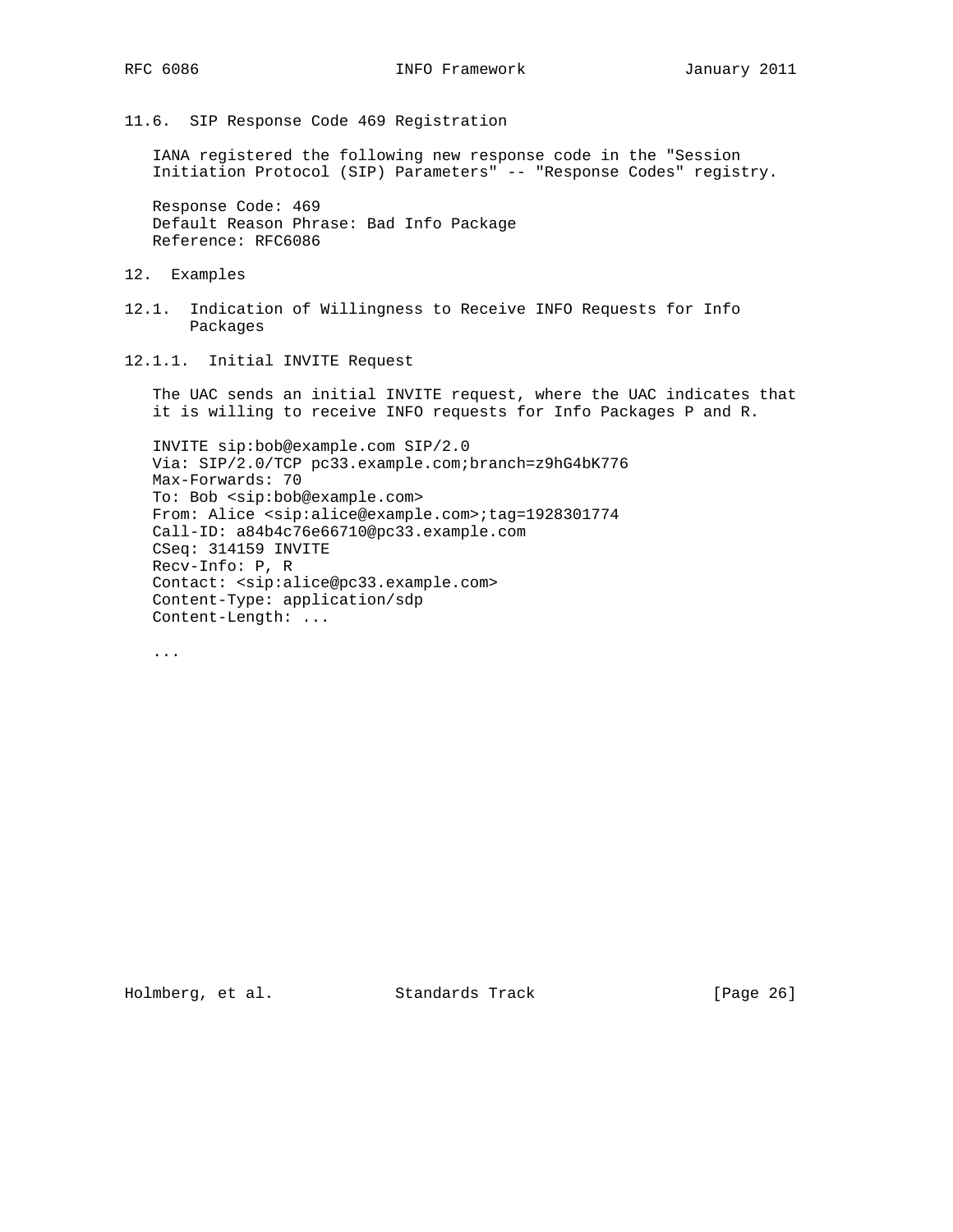The UAS sends a 200 (OK) response back to the UAC, where the UAS indicates that it is willing to receive INFO requests for Info Packages R and T.

 SIP/2.0 200 OK Via: SIP/2.0/TCP pc33.example.com;branch=z9hG4bK776; received=192.0.2.1 To: Bob <sip:bob@example.com>;tag=a6c85cf From: Alice <sip:alice@example.com>;tag=1928301774 Call-ID: a84b4c76e66710@pc33.example.com CSeq: 314159 INVITE Contact: <sip:bob@pc33.example.com> Recv-Info: R, T Content-Type: application/sdp Content-Length: ...

...

The UAC sends an ACK request.

 ACK sip:bob@pc33.example.com SIP/2.0 Via: SIP/2.0/TCP pc33.example.com;branch=z9hG4bK754 Max-Forwards: 70 To: Bob <sip:bob@example.com>;tag=a6c85cf From: Alice <sip:alice@example.com>;tag=1928301774 Call-ID: a84b4c76e66710@pc33.example.com CSeq: 314159 ACK Content-Length: 0

12.1.2. Target Refresh

 The UAC sends an UPDATE request within the invite dialog usage, where the UAC indicates (using an empty Recv-Info header field) that it is not willing to receive INFO requests for any Info Packages.

```
 UPDATE sip:bob@pc33.example.com SIP/2.0
Via: SIP/2.0/TCP pc33.example.com;branch=z9hG4bK776
Max-Forwards: 70
To: Bob <sip:bob@example.com>;tag=a6c85cf
From: Alice <sip:alice@example.com>;tag=1928301774
Call-ID: a84b4c76e66710@pc33.example.com
CSeq: 314163 UPDATE
Recv-Info:
Contact: <sip:alice@pc33.example.com>
Content-Type: application/sdp
Content-Length: ...
```
...

Holmberg, et al. Standards Track [Page 27]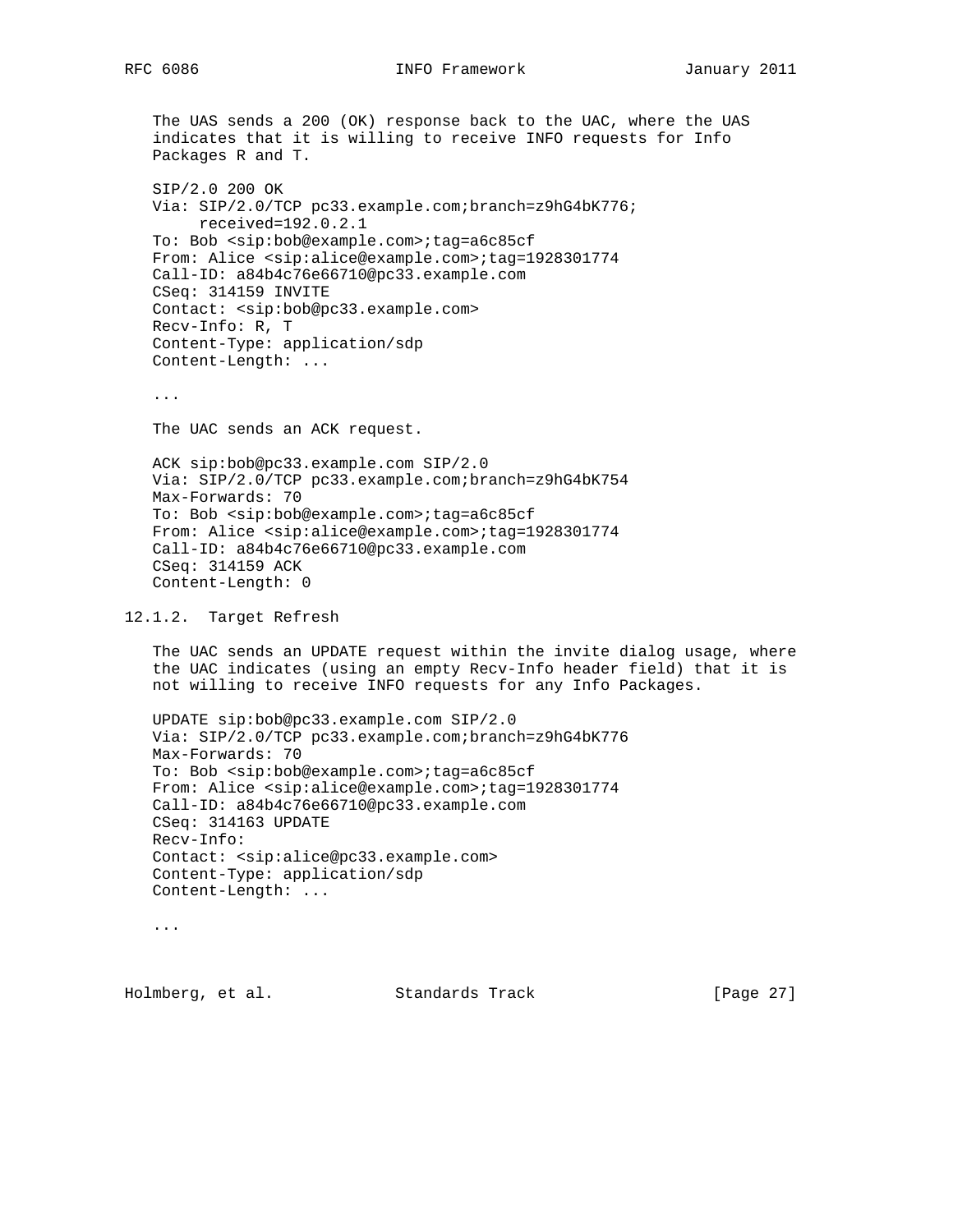The UAS sends a 200 (OK) response back to the UAC, where the UAS indicates that it is willing to receive INFO requests for Info Packages R and T.

 SIP/2.0 200 OK Via: SIP/2.0/TCP pc33.example.com;branch=z9hG4bK893; received=192.0.2.1 To: Bob <sip:bob@example.com>;tag=a6c85cf From: Alice <sip:alice@example.com>;tag=1928301774 Call-ID: a84b4c76e66710@pc33.example.com CSeq: 314163 INVITE Contact: <sip:alice@pc33.example.com> Recv-Info: R, T Content-Type: application/sdp Content-Length: ...

...

12.2. INFO Request Associated with Info Package

12.2.1. Single Payload

The UA sends an INFO request associated with Info Package "foo".

 INFO sip:alice@pc33.example.com SIP/2.0 Via: SIP/2.0/UDP 192.0.2.2:5060;branch=z9hG4bKnabcdef To: Bob <sip:bob@example.com>;tag=a6c85cf From: Alice <sip:alice@example.com>;tag=1928301774 Call-Id: a84b4c76e66710@pc33.example.com CSeq: 314333 INFO Info-Package: foo Content-type: application/foo Content-Disposition: Info-Package Content-length: 24

I am a foo message type

12.2.2. Multipart INFO

12.2.2.1. Non-Info Package Body Part

 SIP extensions can sometimes add body part payloads into an INFO request, independent of the Info Package. In this case, the Info Package payload gets put into a multipart MIME body, with a Content-Disposition header field that indicates which body part is associated with the Info Package.

Holmberg, et al. Standards Track [Page 28]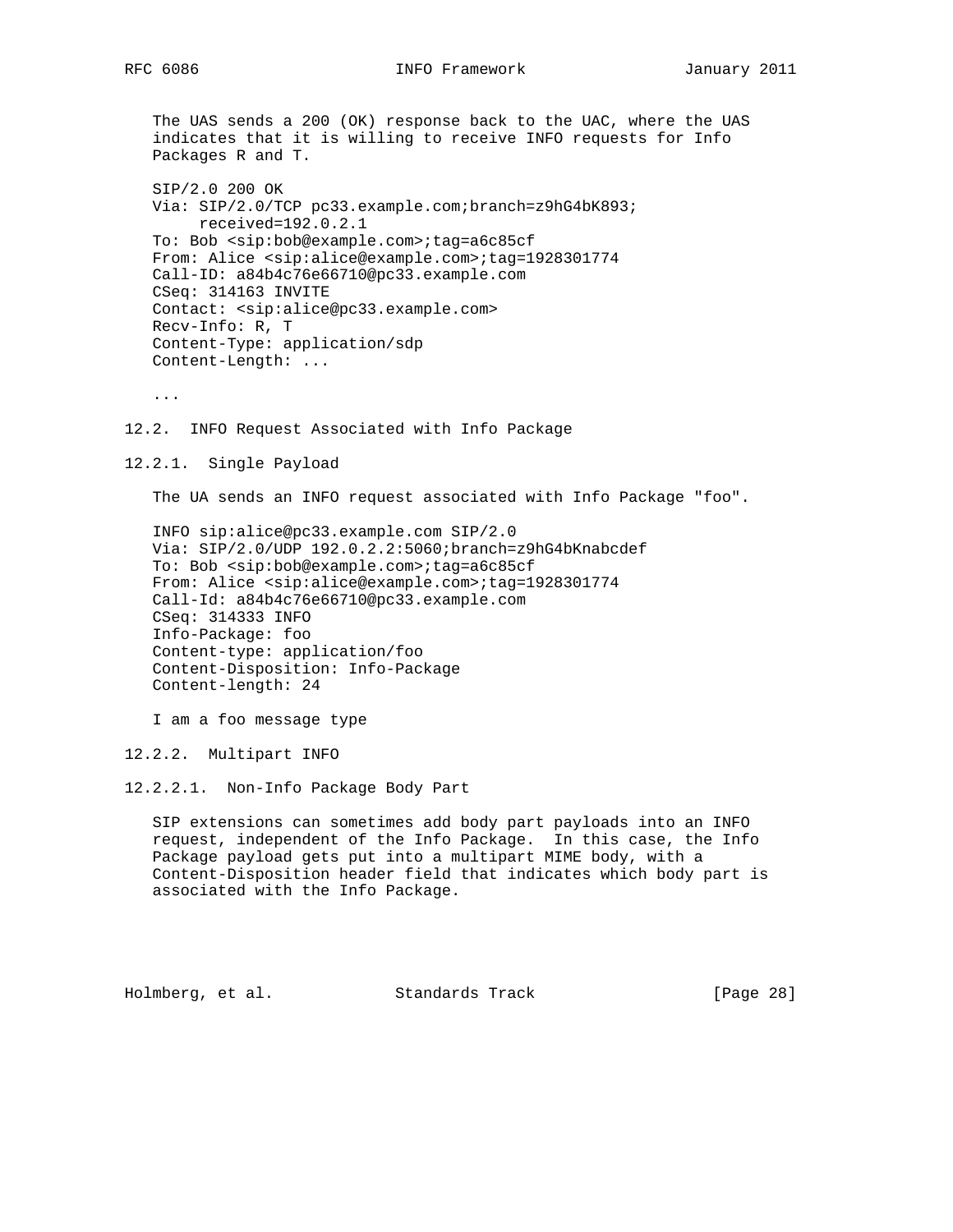INFO sip:alice@pc33.example.com SIP/2.0 Via: SIP/2.0/UDP 192.0.2.2:5060;branch=z9hG4bKnabcdef To: Alice <sip:alice@example.net>;tag=1234567 From: Bob <sip:bob@example.com>;tag=abcdefg Call-Id: a84b4c76e66710@pc33.example.com CSeq: 314400 INFO Info-Package: foo Content-Type: multipart/mixed;boundary="theboundary" Content-Length: ... --theboundary Content-Type: application/mumble ... <mumble stuff> --theboundary Content-Type: application/foo-x Content-Disposition: Info-Package Content-length: 59 I am a foo-x message type, and I belong to Info Package foo --theboundary-- 12.2.2.2. Info Package with Multiple Body Parts inside Multipart Body Part Multiple body part payloads can be associated with a single Info Package. In this case, the body parts are put into a multipart MIME body, with a Content-Disposition header field that indicates which body part is associated with the Info Package. INFO sip:alice@pc33.example.com SIP/2.0 Via: SIP/2.0/UDP 192.0.2.2:5060;branch=z9hG4bKnabcdef To: Alice <sip:alice@example.net>;tag=1234567 From: Bob <sip:bob@example.com>;tag=abcdefg Call-Id: a84b4c76e66710@pc33.example.com CSeq: 314423 INFO Info-Package: foo Content-Type: multipart/mixed;boundary="theboundary" Content-Disposition: Info-Package Content-Length: ... --theboundary Content-Type: application/foo-x Content-length: 59

Holmberg, et al. Standards Track [Page 29]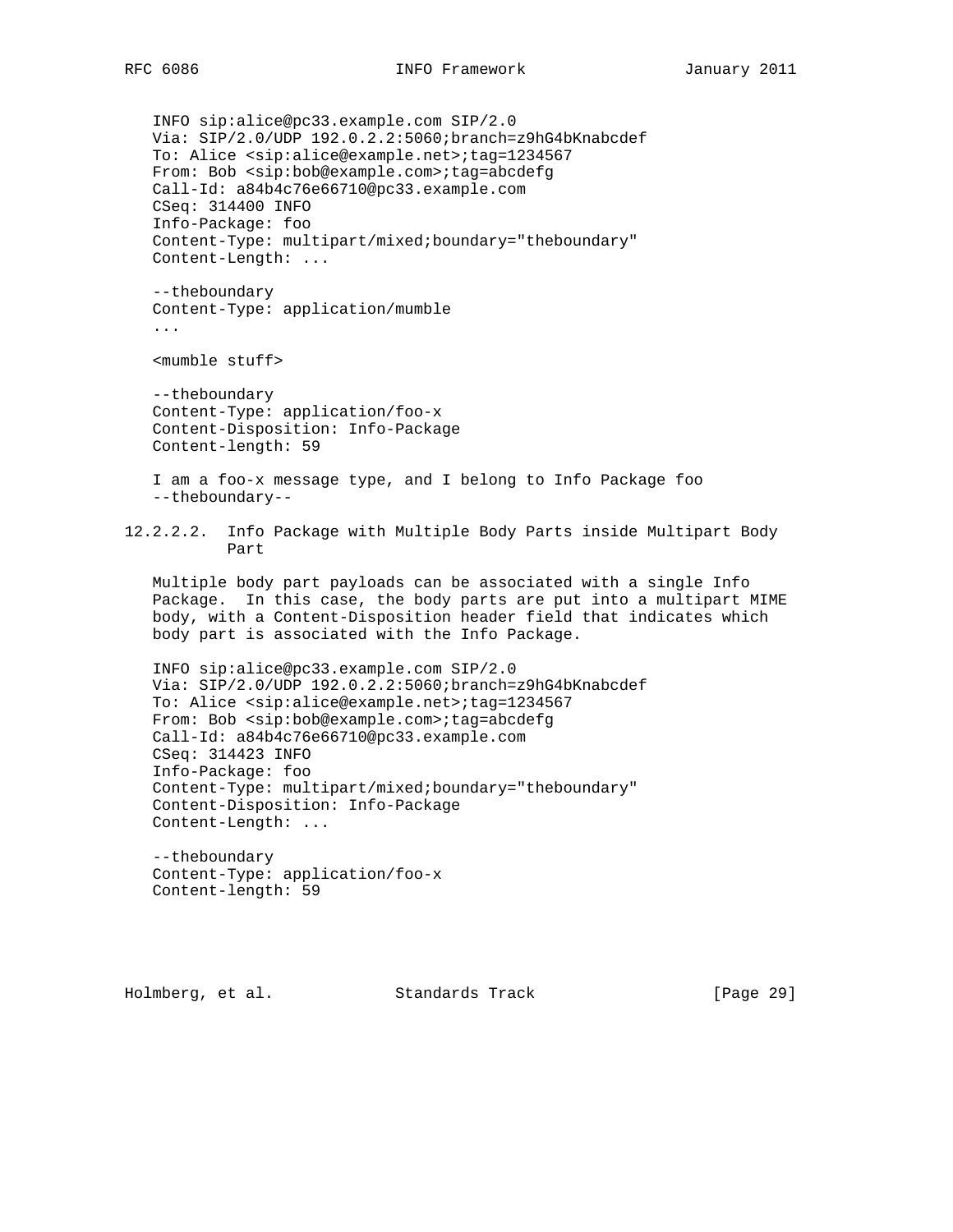I am a foo-x message type, and I belong to Info Package foo

<mumble stuff>

 --theboundary Content-Type: application/foo-y Content-length: 59

 I am a foo-y message type, and I belong to Info Package foo --theboundary--

12.2.2.3. Info Package with Single Body Part inside Multipart Body Part

 The body part payload associated with the Info Package can have a Content-Disposition header field value other than "Info-Package". In this case, the body part is put into a multipart MIME body, with a Content-Disposition header field that indicates which body part is associated with the Info Package.

 INFO sip:alice@pc33.example.com SIP/2.0 Via: SIP/2.0/UDP 192.0.2.2:5060;branch=z9hG4bKnabcdef To: Alice <sip:alice@example.net>;tag=1234567 From: Bob <sip:bob@example.com>;tag=abcdefg Call-Id: a84b4c76e66710@pc33.example.com CSeq: 314423 INFO Info-Package: foo Content-Type: multipart/mixed;boundary="theboundary" Content-Disposition: Info-Package Content-Length: ...

 --theboundary Content-Type: application/foo-x Content-Disposition: icon Content-length: 59

 I am a foo-x message type, and I belong to Info Package foo --theboundary--

13. Security Considerations

 By eliminating multiple usages of INFO messages without adequate community review, and by eliminating the possibility of rogue SIP UAs confusing another UA by purposely sending unrelated INFO requests, we expect this document's clarification of the use of INFO to improve the security of the Internet. While rogue UAs can still send unrelated INFO requests, this mechanism enables the UAS and other security devices to associate INFO requests with Info Packages that have been negotiated for a session.

Holmberg, et al. Standards Track [Page 30]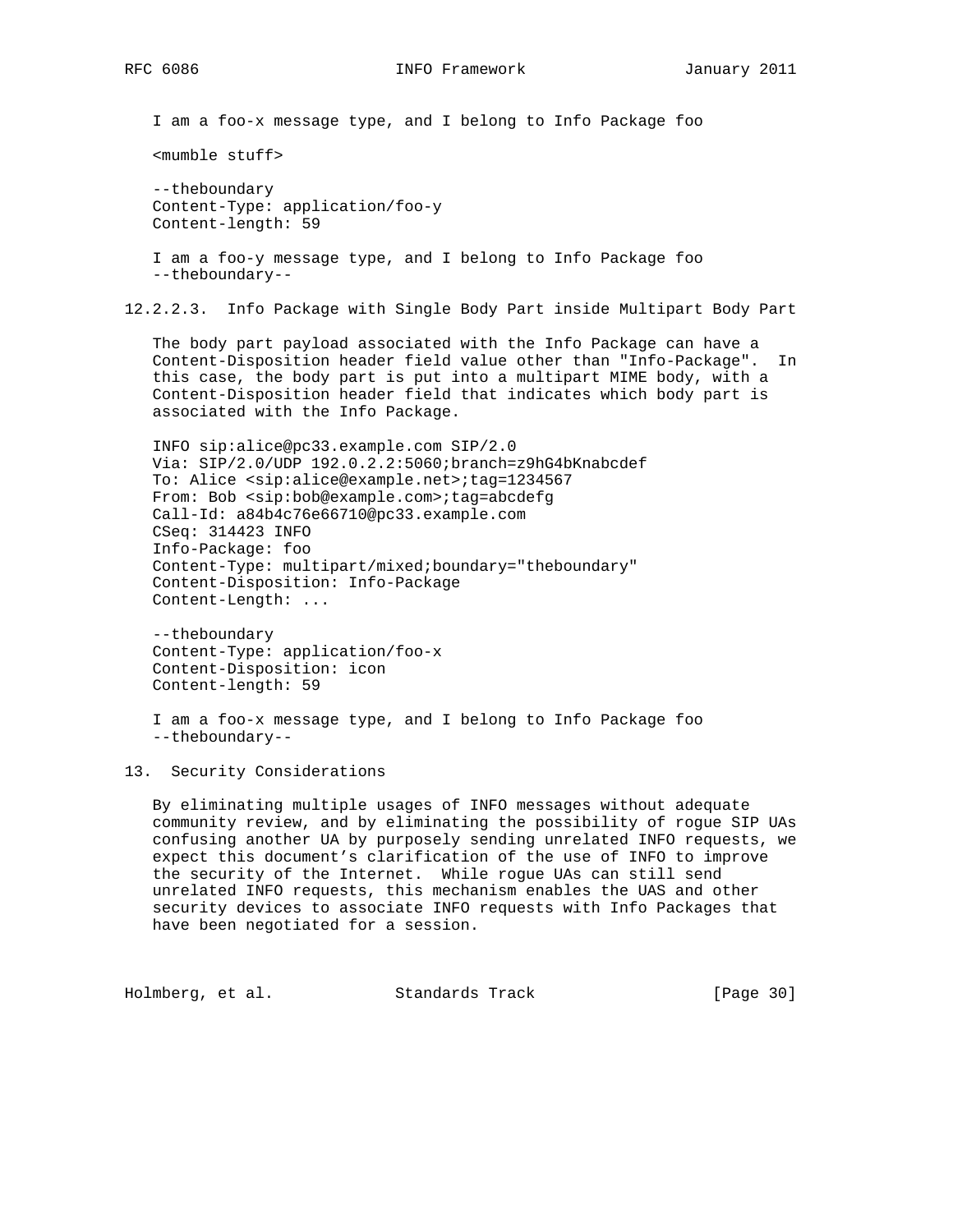If the content of the Info Package payload is private, UAs will need to use end-to-end encryption, such as S/MIME, to prevent access to the content. This is particularly important, as transport of INFO is likely not to be end-to-end, but through SIP proxies and back-to-back user agents (B2BUAs), which the user may not trust.

 The INFO request transports application level information. One implication of this is that INFO messages may require a higher level of protection than the underlying SIP dialog signaling. In particular, if one does not protect the SIP signaling from eavesdropping or authentication and repudiation attacks, for example by using TLS transport, then the INFO request and its contents will be vulnerable as well. Even with SIP/TLS, any SIP hop along the path from UAC to UAS can view, modify, or intercept INFO requests, as they can with any SIP request. This means some applications may require end-to-end encryption of the INFO payload, beyond, for example, hop by-hop protection of the SIP signaling itself. Since the application dictates the level of security required, individual Info Packages have to enumerate these requirements. In any event, the Info Package mechanism described by this document provides the tools for such secure, end-to-end transport of application data.

 One interesting property of Info Package usage is that one can re-use the same digest-challenge mechanism used for INVITE-based authentication for the INFO request. For example, one could use a quality-of-protection (qop) value of authentication with integrity (auth-int), to challenge the request and its body, and prevent intermediate devices from modifying the body. However, this assumes the device that knows the credentials in order to perform the INVITE challenge is still in the path for the INFO request, or that the far end UAS knows such credentials.

- 14. References
- 14.1. Normative References
	- [RFC2119] Bradner, S., "Key words for use in RFCs to Indicate Requirement Levels", BCP 14, RFC 2119, March 1997.
	- [RFC5226] Narten, T. and H. Alvestrand, "Guidelines for Writing an IANA Considerations Section in RFCs", BCP 26, RFC 5226, May 2008.
	- [RFC5234] Crocker, D. and P. Overell, "Augmented BNF for Syntax Specifications: ABNF", STD 68, RFC 5234, January 2008.

Holmberg, et al. Standards Track [Page 31]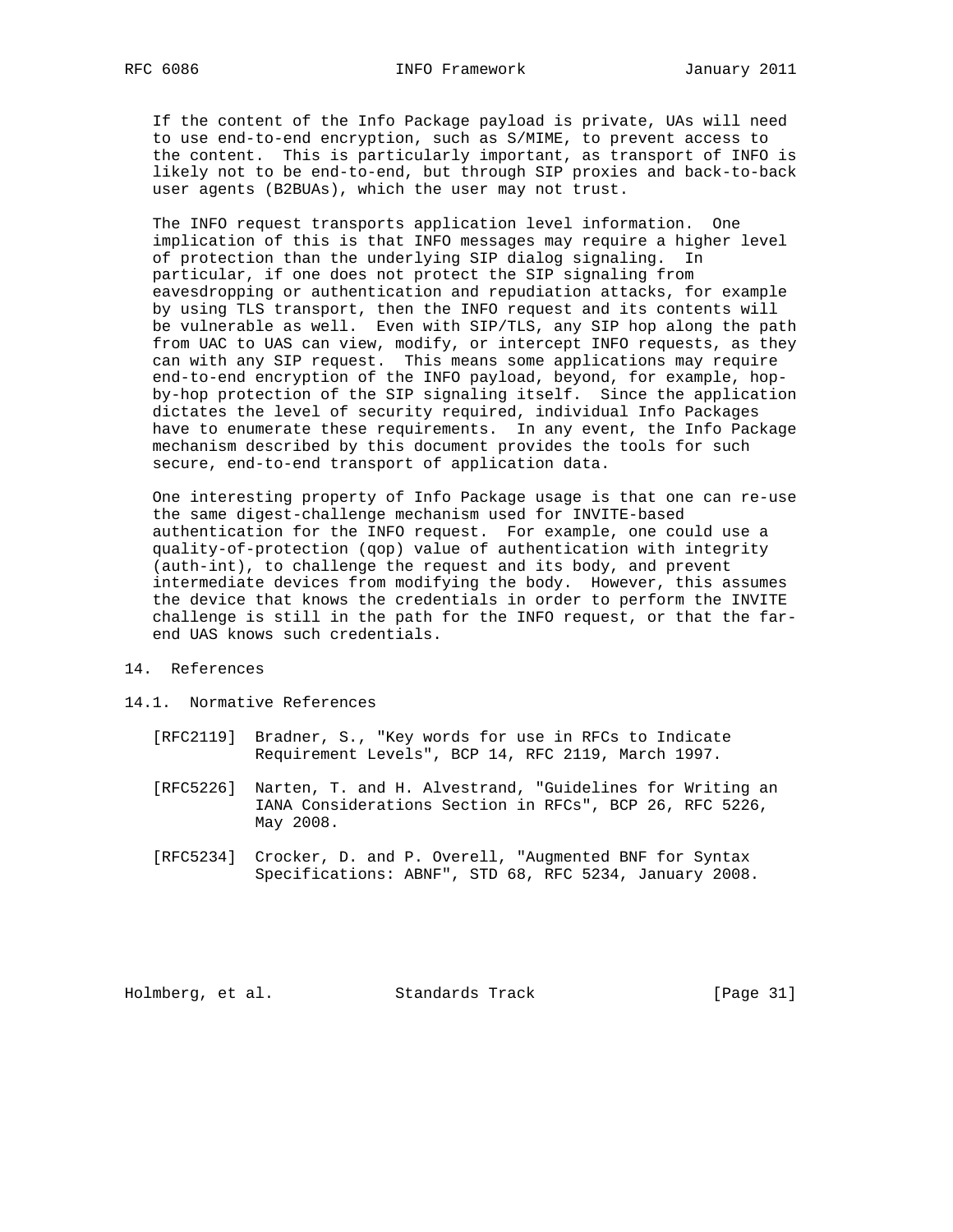- [RFC3261] Rosenberg, J., Schulzrinne, H., Camarillo, G., Johnston, A., Peterson, J., Sparks, R., Handley, M., and E. Schooler, "SIP: Session Initiation Protocol", RFC 3261, June 2002.
- [RFC5621] Camarillo, G., "Message Body Handling in the Session Initiation Protocol (SIP)", RFC 5621, September 2009.
- [RFC5727] Peterson, J., Jennings, C., and R. Sparks, "Change Process for the Session Initiation Protocol (SIP) and the Real time Applications and Infrastructure Area", BCP 67, RFC 5727, March 2010.
- 14.2. Informative References
	- [RFC0793] Postel, J., "Transmission Control Protocol", STD 7, RFC 793, September 1981.
	- [RFC2976] Donovan, S., "The SIP INFO Method", RFC 2976, October 2000.
	- [RFC2616] Fielding, R., Gettys, J., Mogul, J., Frystyk, H., Masinter, L., Leach, P., and T. Berners-Lee, "Hypertext Transfer Protocol -- HTTP/1.1", RFC 2616, June 1999.
	- [RFC0768] Postel, J., "User Datagram Protocol", STD 6, RFC 768, August 1980.
	- [RFC3264] Rosenberg, J. and H. Schulzrinne, "An Offer/Answer Model with Session Description Protocol (SDP)", RFC 3264, June 2002.
	- [RFC3398] Camarillo, G., Roach, A., Peterson, J., and L. Ong, "Integrated Services Digital Network (ISDN) User Part (ISUP) to Session Initiation Protocol (SIP) Mapping", RFC 3398, December 2002.
	- [RFC3840] Rosenberg, J., Schulzrinne, H., and P. Kyzivat, "Indicating User Agent Capabilities in the Session Initiation Protocol (SIP)", RFC 3840, August 2004.
	- [RFC3372] Vemuri, A. and J. Peterson, "Session Initiation Protocol for Telephones (SIP-T): Context and Architectures", BCP 63, RFC 3372, September 2002.
	- [RFC3265] Roach, A., "Session Initiation Protocol (SIP)-Specific Event Notification", RFC 3265, June 2002.

Holmberg, et al. Standards Track [Page 32]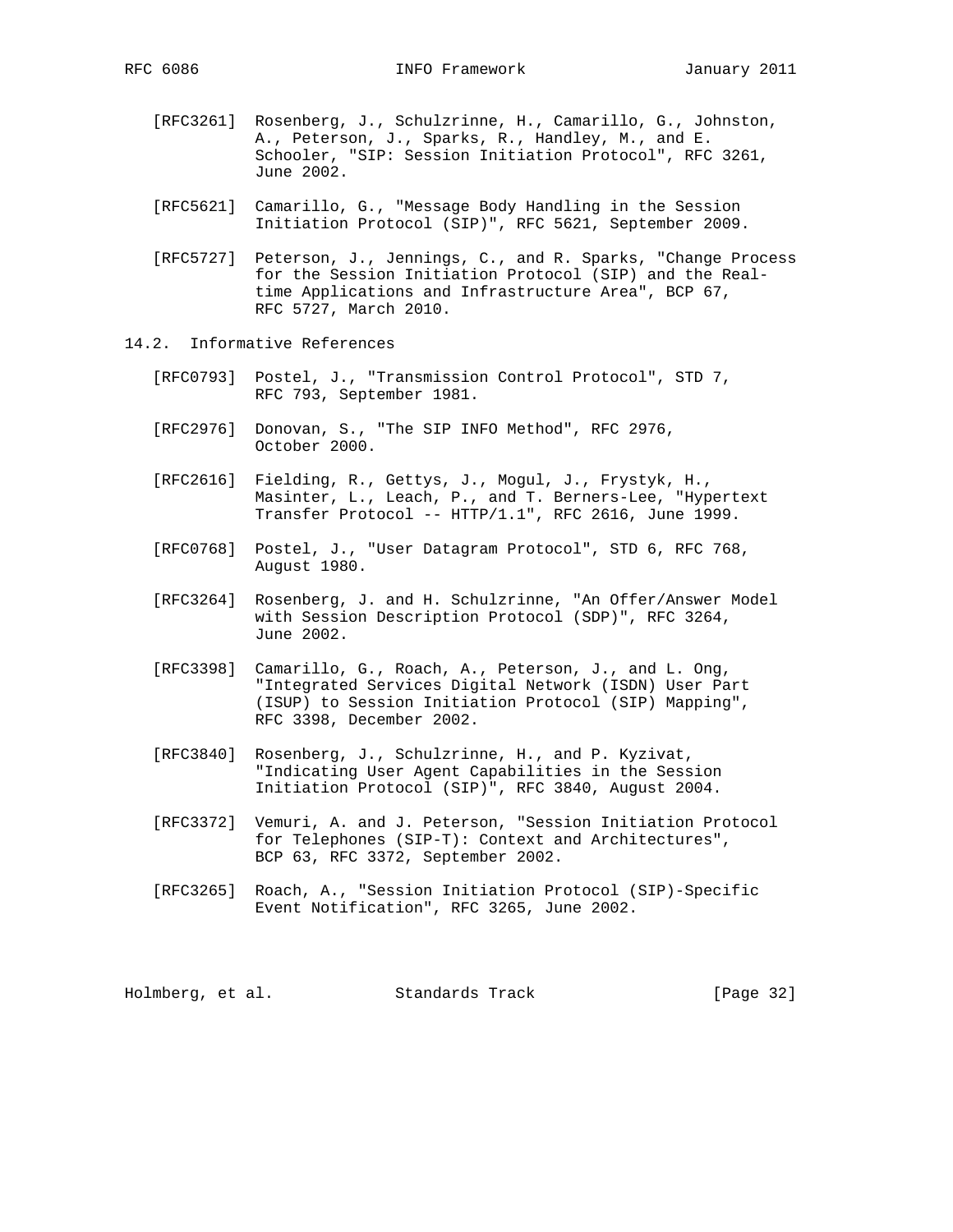- [RFC3428] Campbell, B., Rosenberg, J., Schulzrinne, H., Huitema, C., and D. Gurle, "Session Initiation Protocol (SIP) Extension for Instant Messaging", RFC 3428, December 2002.
- [RFC4240] Burger, E., Van Dyke, J., and A. Spitzer, "Basic Network Media Services with SIP", RFC 4240, December 2005.
- [RFC4960] Stewart, R., "Stream Control Transmission Protocol", RFC 4960, September 2007.
- [RFC4975] Campbell, B., Mahy, R., and C. Jennings, "The Message Session Relay Protocol (MSRP)", RFC 4975, September 2007.
- [RFC5022] Van Dyke, J., Burger, E., and A. Spitzer, "Media Server Control Markup Language (MSCML) and Protocol", RFC 5022, September 2007.
- [RFC5057] Sparks, R., "Multiple Dialog Usages in the Session Initiation Protocol", RFC 5057, November 2007.
- [RFC5168] Levin, O., Even, R., and P. Hagendorf, "XML Schema for Media Control", RFC 5168, March 2008.
- [RFC5246] Dierks, T. and E. Rescorla, "The Transport Layer Security (TLS) Protocol Version 1.2", RFC 5246, August 2008.
- [RFC5405] Eggert, L. and G. Fairhurst, "Unicast UDP Usage Guidelines for Application Designers", BCP 145, RFC 5405, November 2008.
- [RFC5707] Saleem, A., Xin, Y., and G. Sharratt, "Media Server Markup Language (MSML)", RFC 5707, February 2010.
- [RFC5751] Ramsdell, B. and S. Turner, "Secure/Multipurpose Internet Mail Extensions (S/MIME) Version 3.2 Message Specification", RFC 5751, January 2010.

 [W3C.REC-voicexml21-20070619] Porter, B., Oshry, M., Rehor, K., Auburn, R., Bodell, M., Carter, J., Burke, D., Baggia, P., Candell, E., Burnett, D., McGlashan, S., and A. Lee, "Voice Extensible Markup Language (VoiceXML) 2.1", World Wide Web Consortium Recommendation REC-voicexml21-20070619, June 2007, <http://www.w3.org/TR/2007/REC-voicexml21-20070619>.

Holmberg, et al. Standards Track [Page 33]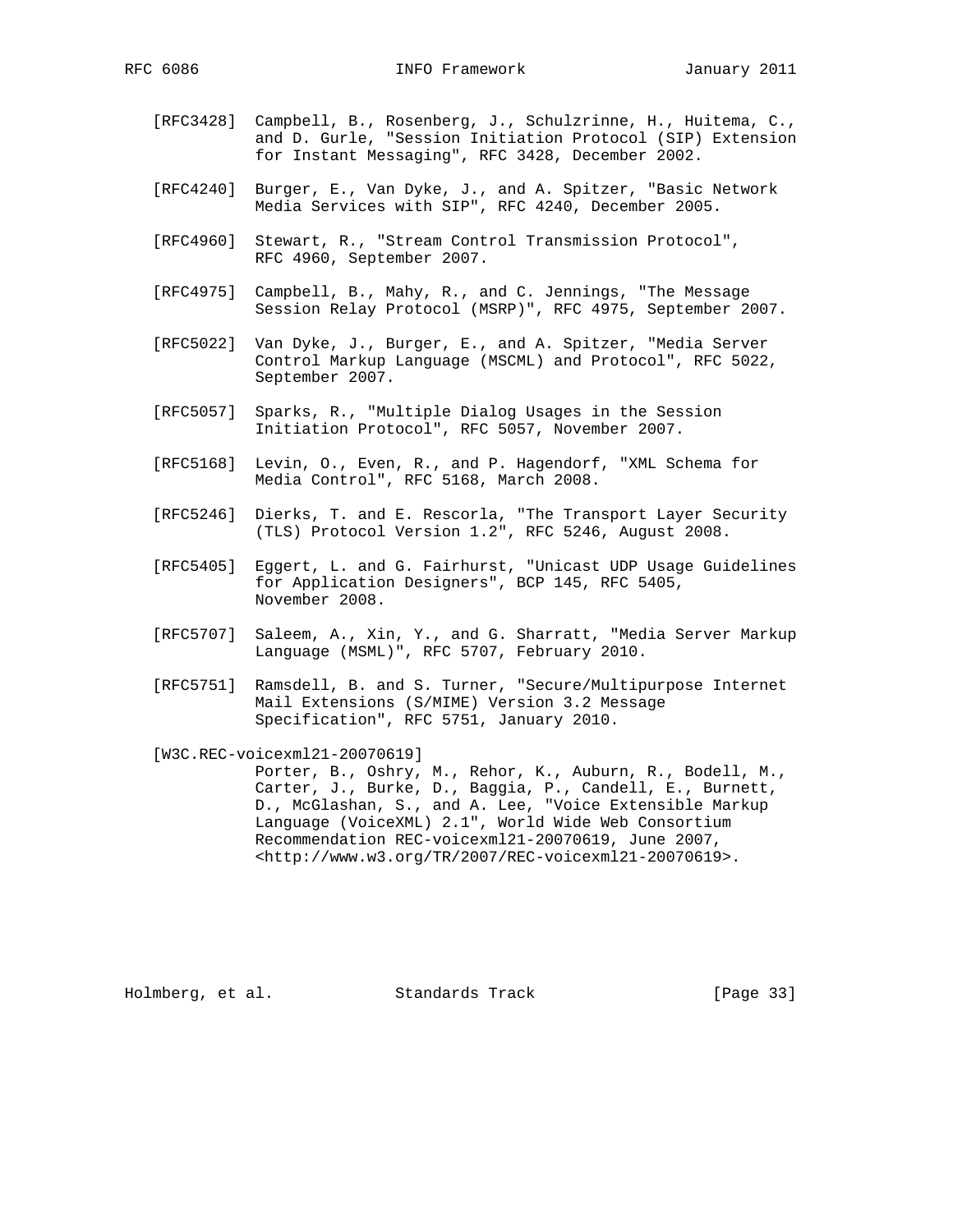[SPEECHSC-MRCPv2]

 Burnett, D. and S. Shanmugham, "Media Resource Control Protocol Version 2 (MRCPv2)", Work in Progress, November 2010.

[ECMA-355]

 "Standard ECMA-355 Corporate Telecommunication Networks - Tunnelling of QSIG over SIP", ECMA http:// www.ecma-international.org/publications/standards/ Ecma-355.htm, June 2008.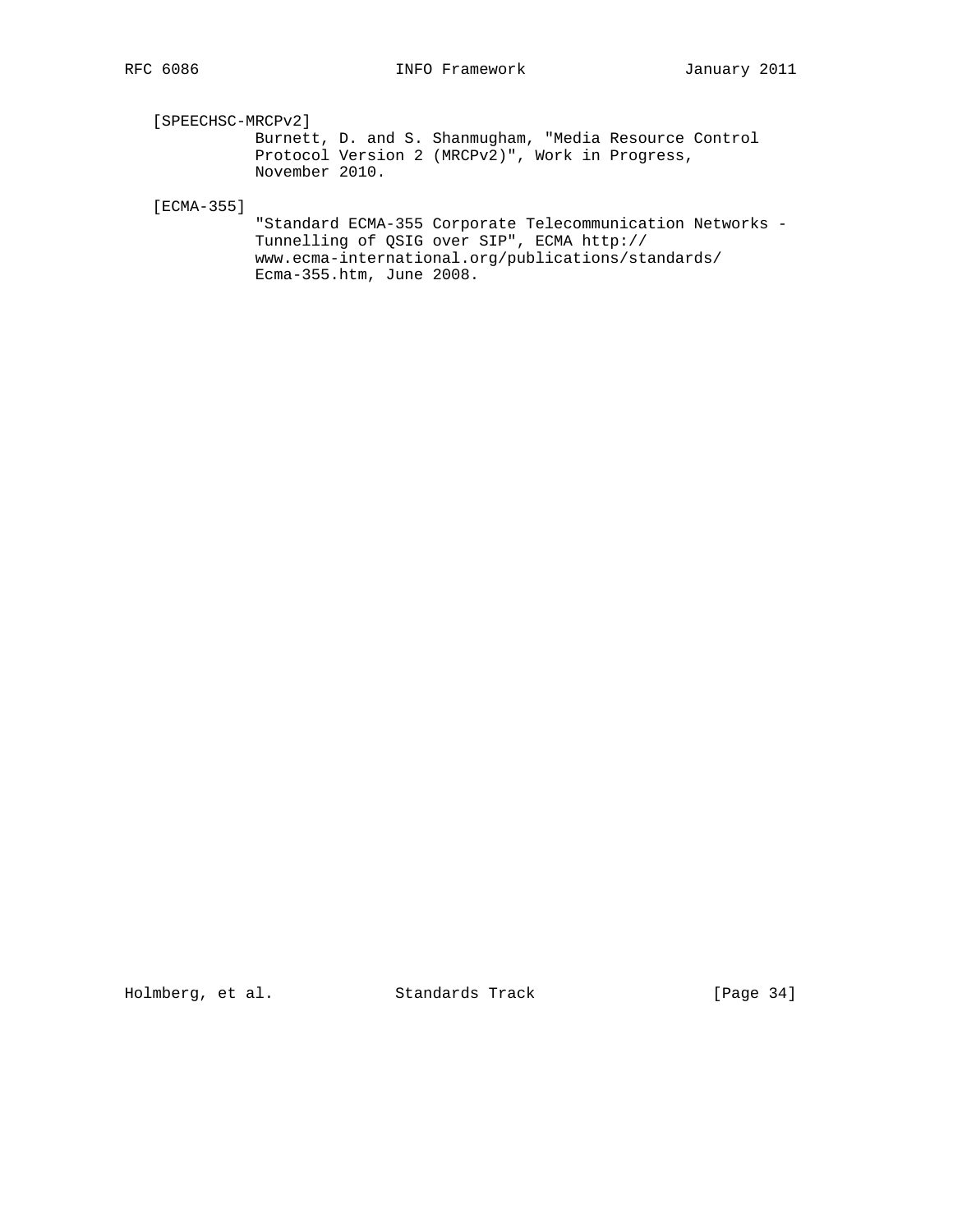Appendix A. Acknowledgements

 The work on this document was influenced by "The Session Initiation Protocol (SIP) INFO Considered Harmful" (26 December 2002) written by Jonathan Rosenberg, and by "Packaging and Negotiation of INFO Methods for the Session Initiation Protocol" (15 January 2003) written by Dean Willis.

 The following individuals have been involved in the work, and have provided input and feedback on this document:

 Adam Roach, Anders Kristensen, Andrew Allen, Arun Arunachalam, Ben Campbell, Bob Penfield, Bram Verburg, Brian Stucker, Chris Boulton, Christian Stredicke, Cullen Jennings, Dale Worley, Dean Willis, Eric Rescorla, Frank Miller, Gonzalo Camarillo, Gordon Beith, Henry Sinnreich, Inaki Baz Castillo, James Jackson, James Rafferty, Jeroen van Bemmel, Joel Halpern, John Elwell, Jonathan Rosenberg, Juha Heinanen, Keith Drage, Kevin Attard Compagno, Manpreet Singh, Martin Dolly, Mary Barnes, Michael Procter, Paul Kyzivat, Peili Xu, Peter Blatherwick, Raj Jain, Rayees Khan, Robert Sparks, Roland Jesske, Roni Even, Salvatore Loreto, Sam Ganesan, Sanjay Sinha, Spencer Dawkins, Steve Langstaff, Sumit Garg, and Xavier Marjoum.

 John Elwell and Francois Audet helped with QSIG references. In addition, Francois Audet provided text for the revised abstract. Keith Drage provided comments and helped immensely with Table 1.

 Arun Arunachalam, Brett Tate, John Elwell, Keith Drage, and Robert Sparks provided valuable feedback during the working group last call process, in order to prepare this document for publication.

 Adam Roach, Dean Willis, John Elwell, and Paul Kyzivat provided valuable input in order to sort out the message body part usage for Info Packages.

Holmberg, et al. Standards Track [Page 35]